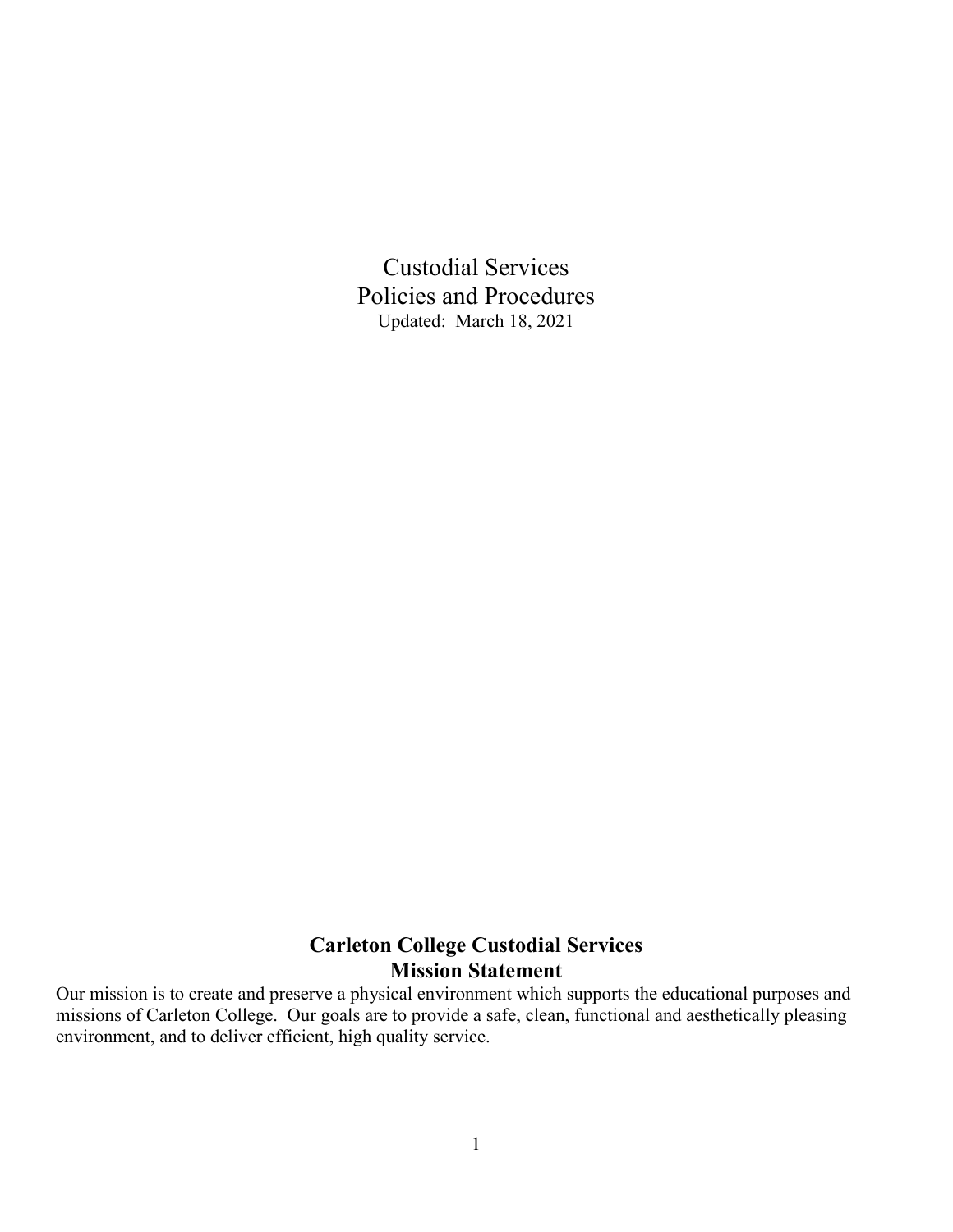| Lori Hatfield<br>Office:<br>Cell:   | 507-222-5959<br>507-351-7182 |
|-------------------------------------|------------------------------|
| Rob Nechanicky<br>Office:<br>Cell:  | 507-222-4460<br>507-213-6303 |
| Patti Sabrowski<br>Office:<br>Cell: | 507-222-4739<br>952-994-5871 |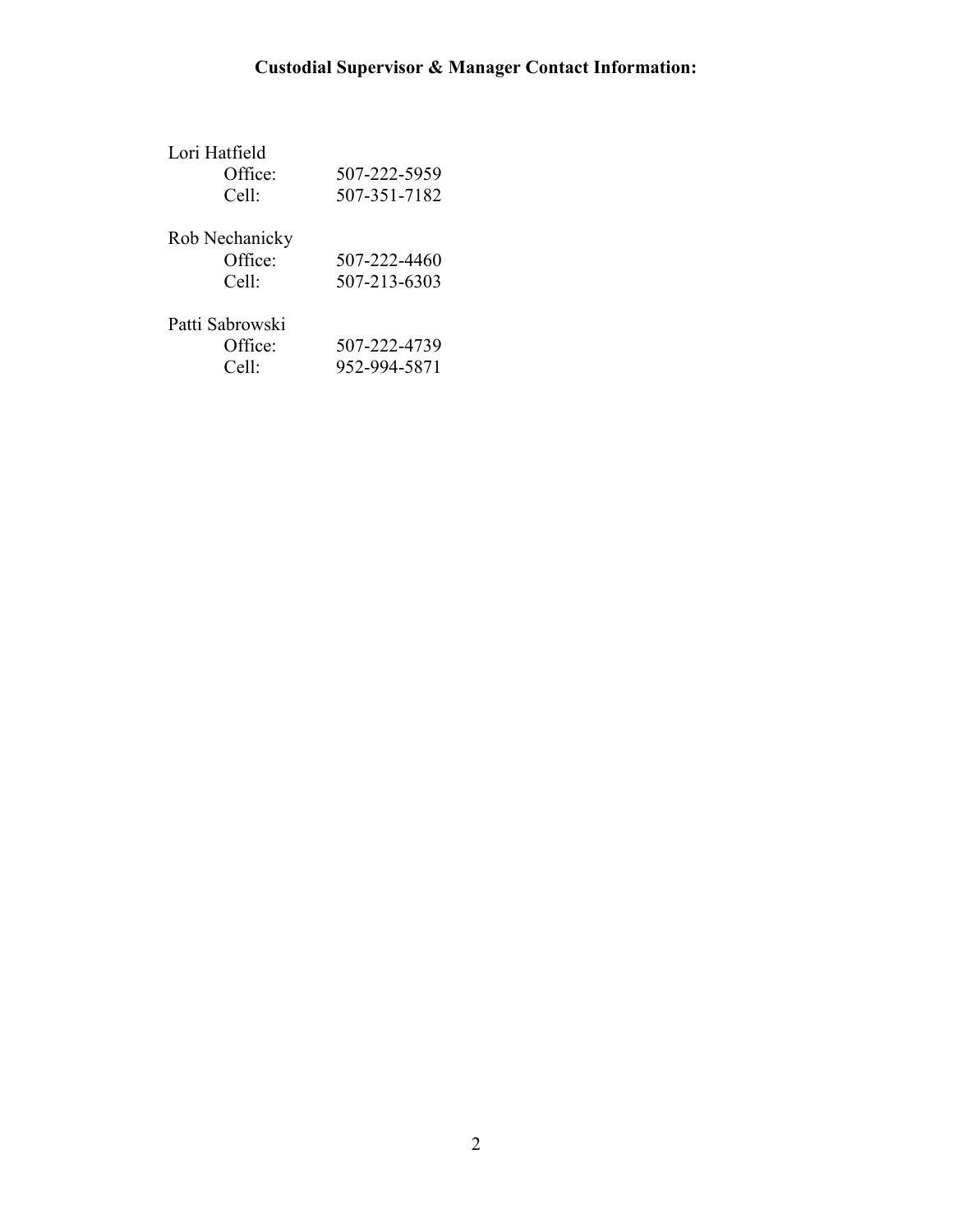# **Table of Contents**

| Title Page                                              | $\mathbf{1}$   |
|---------------------------------------------------------|----------------|
| Custodial Supervisor & Manager Contact Information      | $\overline{2}$ |
| Table of Contents                                       | $\mathfrak{Z}$ |
| Asbestos                                                | $\overline{4}$ |
| <b>Bat Removal Procedure</b>                            | 5              |
| <b>Bed Bugs</b>                                         | $8\,$          |
| <b>Break Policy</b>                                     | 9              |
| <b>Bumping Rights</b>                                   | 9              |
| <b>Conflict Resolution</b>                              | 9              |
| Door Locking/Security Issue                             | 10             |
| Dress Code                                              | 10             |
| Fire Extinguisher Inspection Procedure                  | 10             |
| Fire Extinguisher After Discharge Clean-Up Procedure    | 11             |
| <b>Fluorescent Lamp Recycling</b>                       | 11             |
| Fluorescent Lamp Broken Bulb Clean-Up                   | 11             |
| House/Residence Hall Policy                             | 12             |
| <b>Improperly Stored or Placed Material Removal</b>     | 13             |
| Ipod/Radio Policy                                       | 13             |
| <b>Job Posting</b>                                      | 14             |
| <b>Jury Duty</b>                                        | 14             |
| Makeup Time/Bad Weather                                 | 14             |
| Personal Protective Equipment Usage                     | 15             |
| Reporting to Work and Time Off                          | 15             |
| <b>Sick Usage</b>                                       | 16             |
| Snow Removal Policy                                     | 17             |
| <b>Snow Blower Procedures</b>                           | 18             |
| <b>Snow Removal Cleaning Priorities</b>                 | 18             |
| Shoveling Assignments (AM Shift)                        | 19             |
| Shoveling Assignments (PM Shift)                        | 20             |
| Saturday Overtime Snow Alert Shoveling Assignments      | 21             |
| Sunday Overtime Snow Alert Shoveling Assignments        | 22             |
| Weekend Minimal Snowfall Overtime Shoveling Assignments | 23             |
| Taking Items Home                                       | 24             |
| <b>Training Guidelines</b>                              | 24             |
| Training and/or Events Campus Wide                      | 25             |
| Two-Way Radios and Personal Phone Messages              | 25             |
| Vacation/Floating Holiday                               | 26             |
| Vehicle Use                                             | 27             |
| Without Pay/Dock Policy                                 | 27             |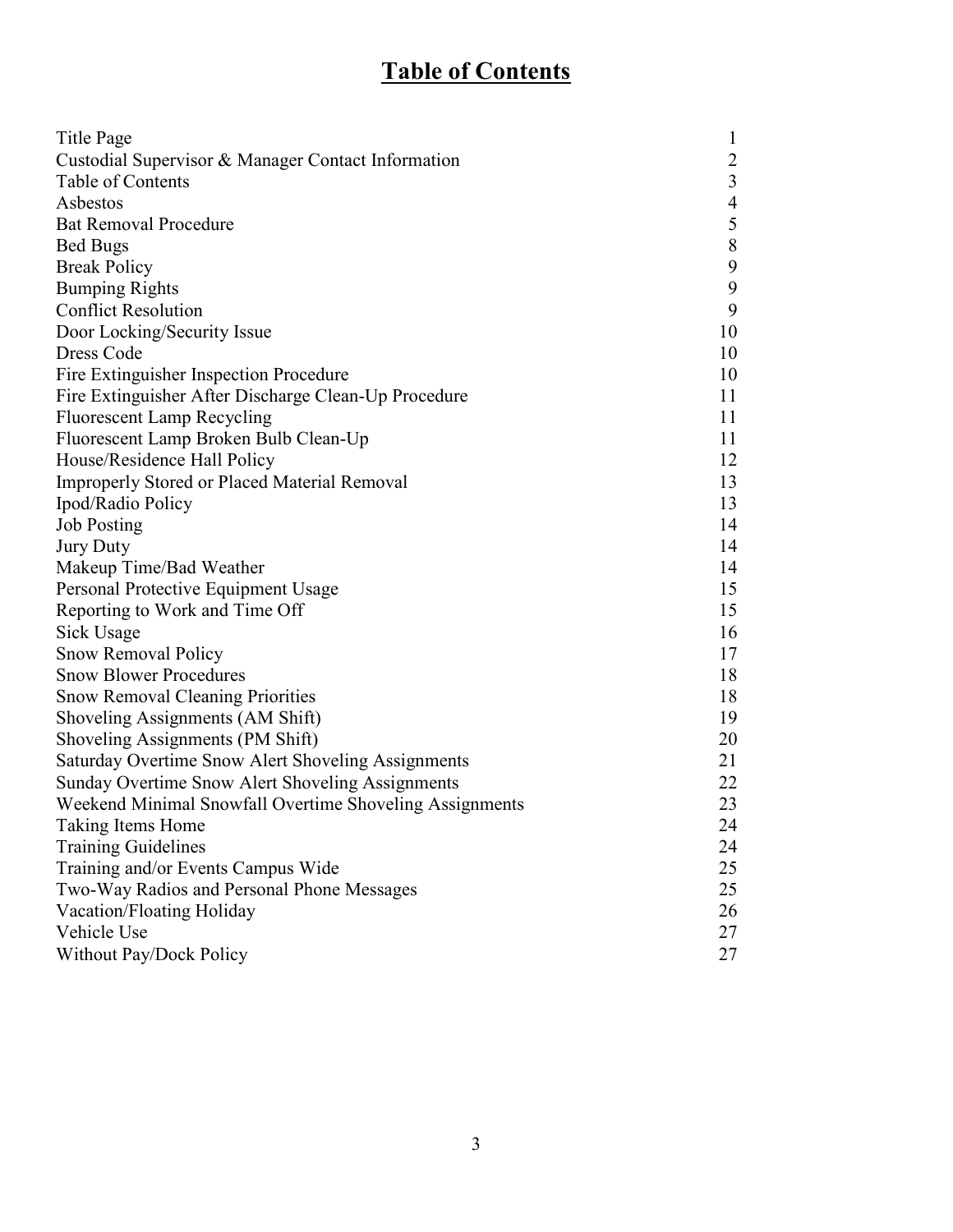#### **Asbestos**

This policy is established to give information and guidelines to Custodial staff regarding potential asbestos exposure. All employees are expected to follow this policy and the expressed guidelines.

#### Background:

This policy is in conjunction with asbestos awareness training, which has been provided. The ability to identify asbestos material is not required or expected. Awareness of exposed or damaged surfaces that may contain asbestos and following proper procedures is required.

A survey was conducted of some facilities by NOVA Environmental Services Inc. for asbestos identification. The subsequent report was compiled for each building and attached with a building map. Report is located in the Environmental Health & Safety Office (EHS) (Facilities building).

Asbestos is a generic term used to describe any of six naturally occurring fibrous minerals. Because of several desirable characteristics, asbestos was incorporated into a number of widely used products, including:

- Sprayed on fire proofing and insulation in buildings
- Insulation for pipes and boilers
- Wall and ceiling insulation
- Ceiling tiles
- Floor tiles
- Putties, caulks, and cements (such as in chemical carrying cement pipes)
- Roofing shingles
- Siding shingles on old residential buildings
- Wall and ceiling texture in older buildings and homes
- Joint compound in older buildings
- Plasters
- Brake linings and clutch pads
- \* this listing is not complete

By the mid 1980's most products containing asbestos had been removed from the market.

There is potential for exposure only when the material becomes damaged. When left intact and undisturbed, these materials do not pose a health risk to building occupants. If powdered or friable forms of asbestos are disturbed, fibers may become airborne resulting in a possible inhalation hazard. In nonfriable asbestos products (e.g., floor tiles, roofing materials, etc.) the fibers are bound in a matrix which prevents their release to the air unless the material is cut or abraded. Therefore, these materials present even less of an exposure hazard.

Description of Materials:

Examples of materials that may contain asbestos

- Surfacing Materials
- Floor Systems
- Ceiling Tiles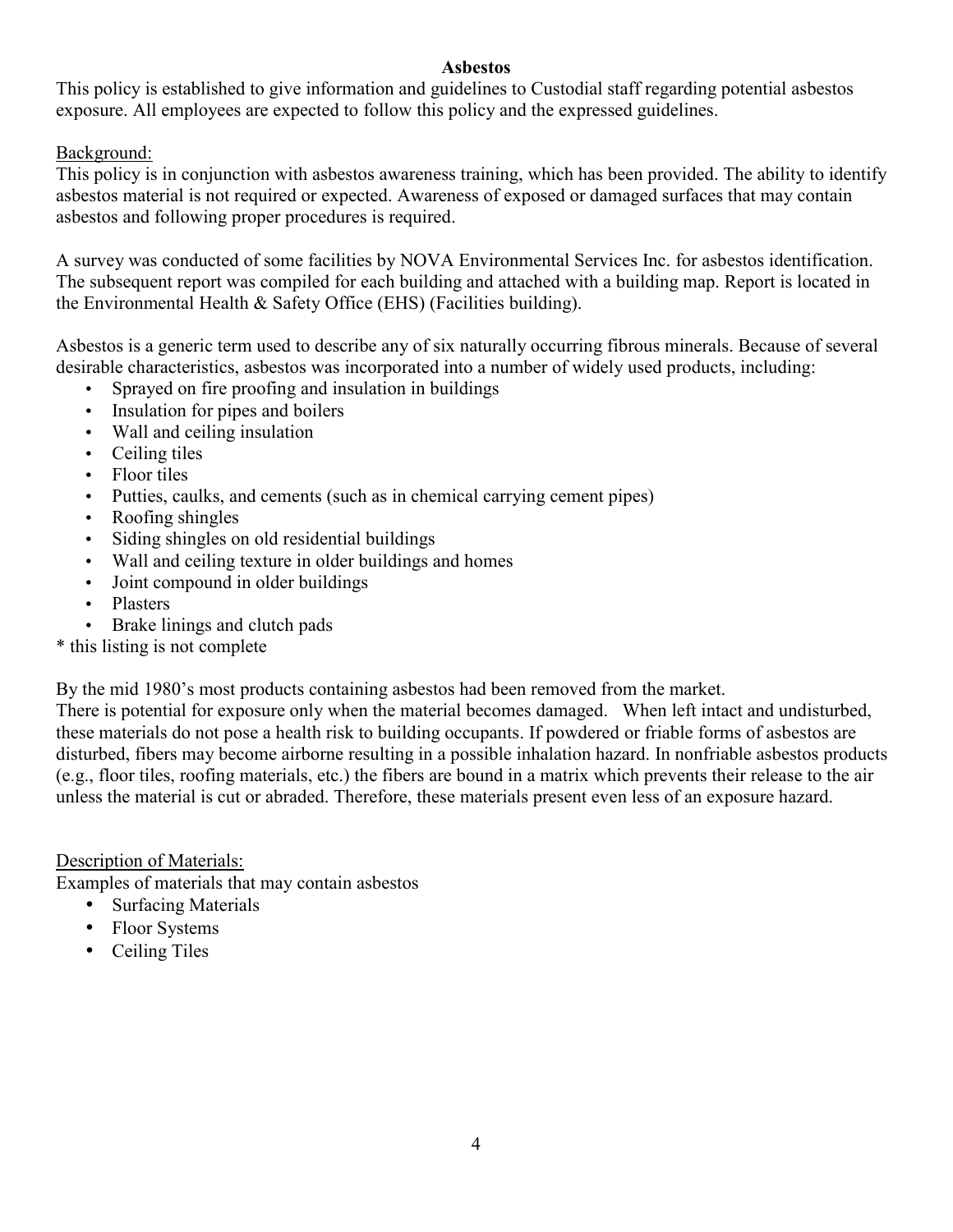#### **Asbestos con't:**  Procedure:

Some custodial/maintenance activities may pose a risk of disturbing asbestos containing materials. For example, stripping a floor may pose a risk of incidental disturbance. Using information from asbestos awareness training, custodial personnel are expected to evaluate each maintenance task and assess the potential for the disturbance of asbestos materials. When in doubt, contact EHS (222-4146) or Facilities Management (222-4133).

All maintenance and custodial personnel at Carleton are required to attend Asbestos Awareness training annually. This training is included in the annual safety training program conducted by EHS, so employees who have attended this training have satisfied the requirement.

If, in your judgment, friable material might be or could be asbestos, do the following:

- Stop what you are doing and leave the area
- Report your concern to your supervisor
- EHS will investigate the problem and take appropriate measures

If at any time, you have questions or concerns, notify supervisor/management immediately.

#### **Bat Removal Procedure**

The Minnesota Department of Health recommends rabies testing on bats if there is any chance that someone had physical contact or potentially may have had unknown (sleeping quarters) physical contact with a bat. In many cases, a bite or scratch from a bat leaves no visually detectable evidence and may not be noticed by the person affected. There is no rabies test for a live animal. At Carleton College, an exterminator humanely captures and dispatches (via cervical dislocation) any bats removed from buildings in which people have had physical contact or when there are reports of possible contact (sleeping quarters) with the bat. The specimen is then sent to an appropriate medical facility for rabies testing.

#### Procedures

- 1. Report bat sighting to Security
- 2. Security will notify Facilities Management

a.During office hours: Administrative Staff will call the College Exterminator

- b. After office hours: Steam Plant will call College Exterminator
- 3. Security and the Steam Plant will be notified, as necessary, when calls are received directly by Facilities Management.
- 4. Bat movement will be tracked until the College exterminator arrives on campus.
	- a. During office hours: Facilities Management will evaluate the situation and attempt to track bat movement
	- b. After office hours: Security will evaluate the situation and attempt to track the bat movement. Tracking bat movement:
		- i. Close space off to keep the bat in the space.
		- ii. For larger buildings and open spaces, check on bat during regular intervals to track location.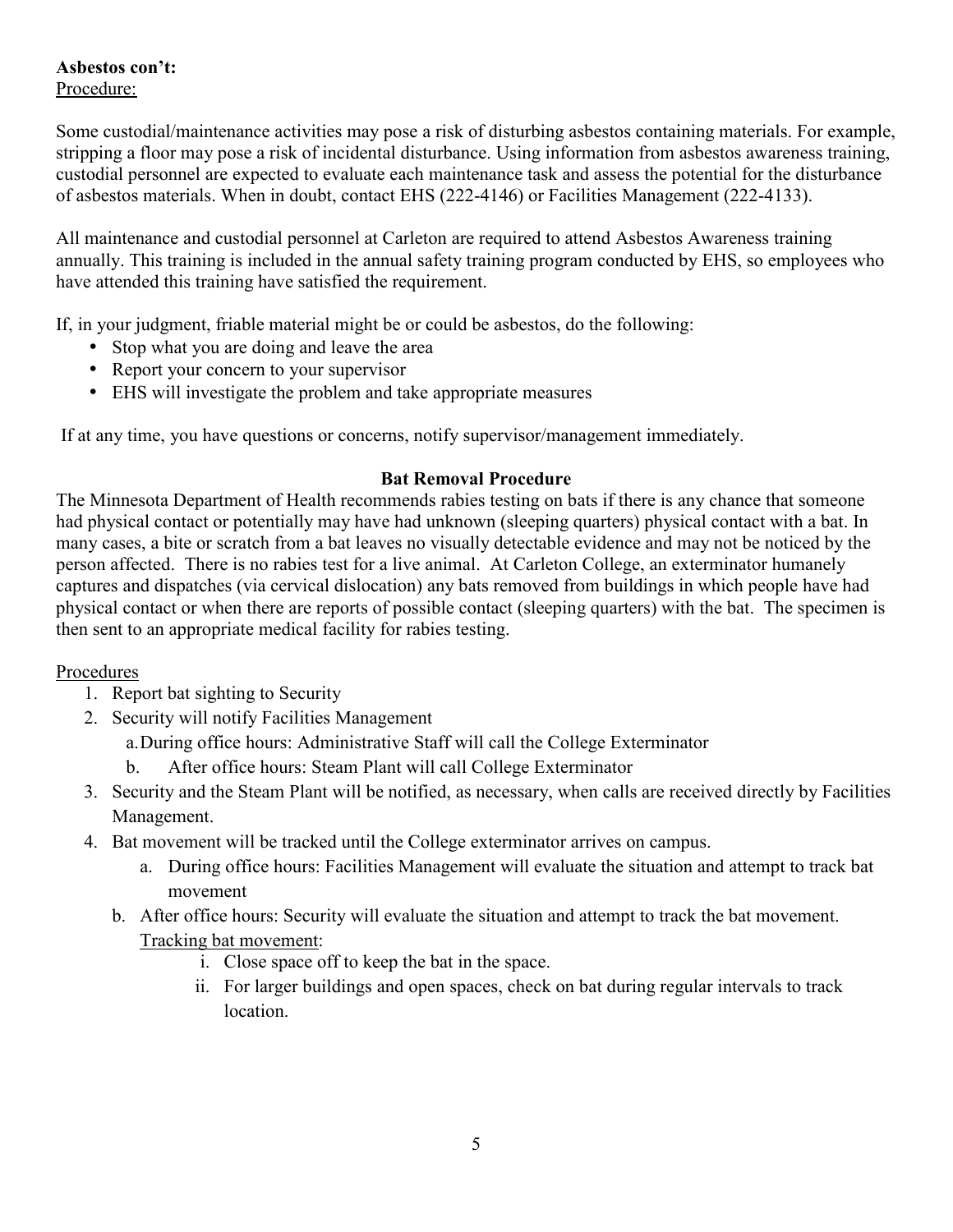#### **Bat Removal Procedure con't:**

- iii. If the bat is outside the building (entrance, porch, balcony, etc), the exterminator will evaluate on the next business day.
- iv. If at all possible, if the bat is in non-sleeping quarters, open doors/windows to allow the bat to fly to freedom.
- 5. Upon arrival, the College exterminator will report to Facilities Management
	- a. During office hours exterminator will go to the facilities management office to get keys and a badge
	- b. After office hours exterminator will go to the Steam Plant. The steam plant operator shall ensure that the exterminator is in uniform. The steam plant will notify Carleton Security Services that the exterminator is on campus and make arrangements to have Security escort the exterminator to the bat location.

Any bats in occupied staff, academic areas (i.e., classrooms or offices) and student sleeping areas need not be sent for testing if it is reported that **no physical contact** has been made between the bat and room occupants.

Continue with procedure list for all bats captured in student sleeping areas where there was a report of physical contact:

- 6. Exterminator will dispatch the bat
- 7. The exterminator will place the bat in a container in the refrigerator located in the caged room of the Facilities Building Garage
	- a. During office hours, Facilities Management bat program coordinator will complete the location line in the TEST ANIMAL Section and the EXPOSURE section of the MN Department of Health Form
	- b. After office hours, Security will complete the location line in the TEST ANIMAL Section and the EXPOSURE section of the MN Department of Health Form Completing the Test Animal Section
		- i. Fill in the location where the bat was caught and dispatched

Completing the Exposure Form

- i. Complete the type of exposure check box
- ii. Complete the date of the exposure
- iii. Complete the type of exposure check box
- iv. Complete the name of the individual exposed, including contact information
- 8. Affix the completed form to the container with a rubber band
- 9. Security will complete a Security Information Report which will be used to document the process
- 10. Security will inform the Steam Plant that the exterminator has left the premises.
- 11. Facilities Management will ensure the bat will then be transported to an appropriate medical testing facility for rabies testing.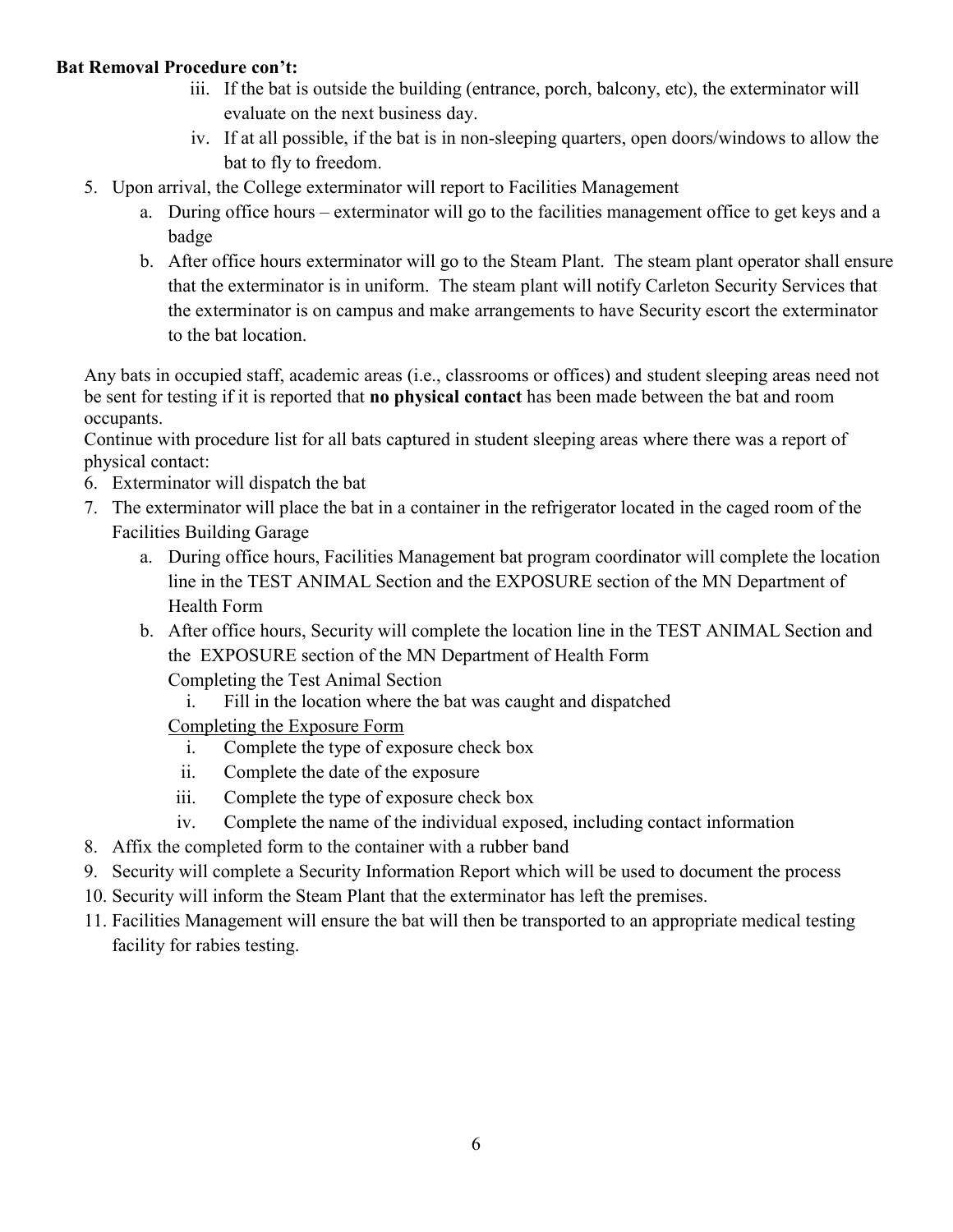#### **Bat Removal Procedure con't:**

#### Communication

Facilities Management will be notified of the test results. Facilities Management will then send the results by email through the contact person(s) identified by the following departments:

- 1. Security Director of Security Services
- 2. Residential Life Director of Residential Life and Administrative Assistant
	- a. or Summer Academic Programs office as necessary Director of Summer Programs
	- b. or Faculty Housing Coordinator for Faculty Housing Faculty Housing Coordinator
	- c. or the Special Events Associate for Alumni Guest House Special Events Coordinator
- 3. Environmental Health and Safety Manager of Environmental Health and Safety
- 4. Dean of Students Office Associate Dean of Students
- 5. Custodial Services Custodial Services Supervisor

The Minnesota Department of Health Rabies Fact Sheet is available by request from Facilities Management.

#### Responsibilities

Carleton's extermination service will respond to reports of bats in buildings.

**Facilities Management** will coordinate bat removal through the College's approved exterminator.

- Facilities Management will coordinate sending the specimen to the appropriate medical testing facility and sending test results to appropriate department contacts.
- Facilities Management will ensure appropriate supplies are available for the process at the refrigerator (forms, bat caskets, etc).
- Facilities Management will confirm the location of the bat and will track movement during office hours Facilities Management (during office hours) will complete the location line in the TEST ANIMAL Section and the EXPOSURE section of the MN Department of Health Form.
- **Security Services** will confirm the location of the bat and will track movement after office hours. Security Services will escort the exterminator, after hours, to the bat location.

Security Services will complete, after hours, the location line in the TEST ANIMAL Section and the

EXPOSURE section of the MN Department of Health Form.

- Notify the Steam Plant when the exterminator leaves the premises.
- **Environmental Health and Safety** will update this procedure as needed.

Environmental Health and Safety will communicate test results to faculty and staff as necessary.

- **Residential Life** will communicate test results to students as necessary.
- **Director of Summer Academic Programs** will communicate test results to summer program clients as necessary.

**Faculty Housing Coordinator** will communicate test results to occupants of faculty housing as necessary.

**Special Events Associate for Alumni Guest House** – will communicate test results to occupants of Alumni Guest House suites as necessary.

References:

Plunkett's Pest Control, 40 NE 52nd Way, Fridley, MN 55421. *Plunkett's Bat Removal Protocol*  Minnesota Department of Health, *Rabies Fact Sheet*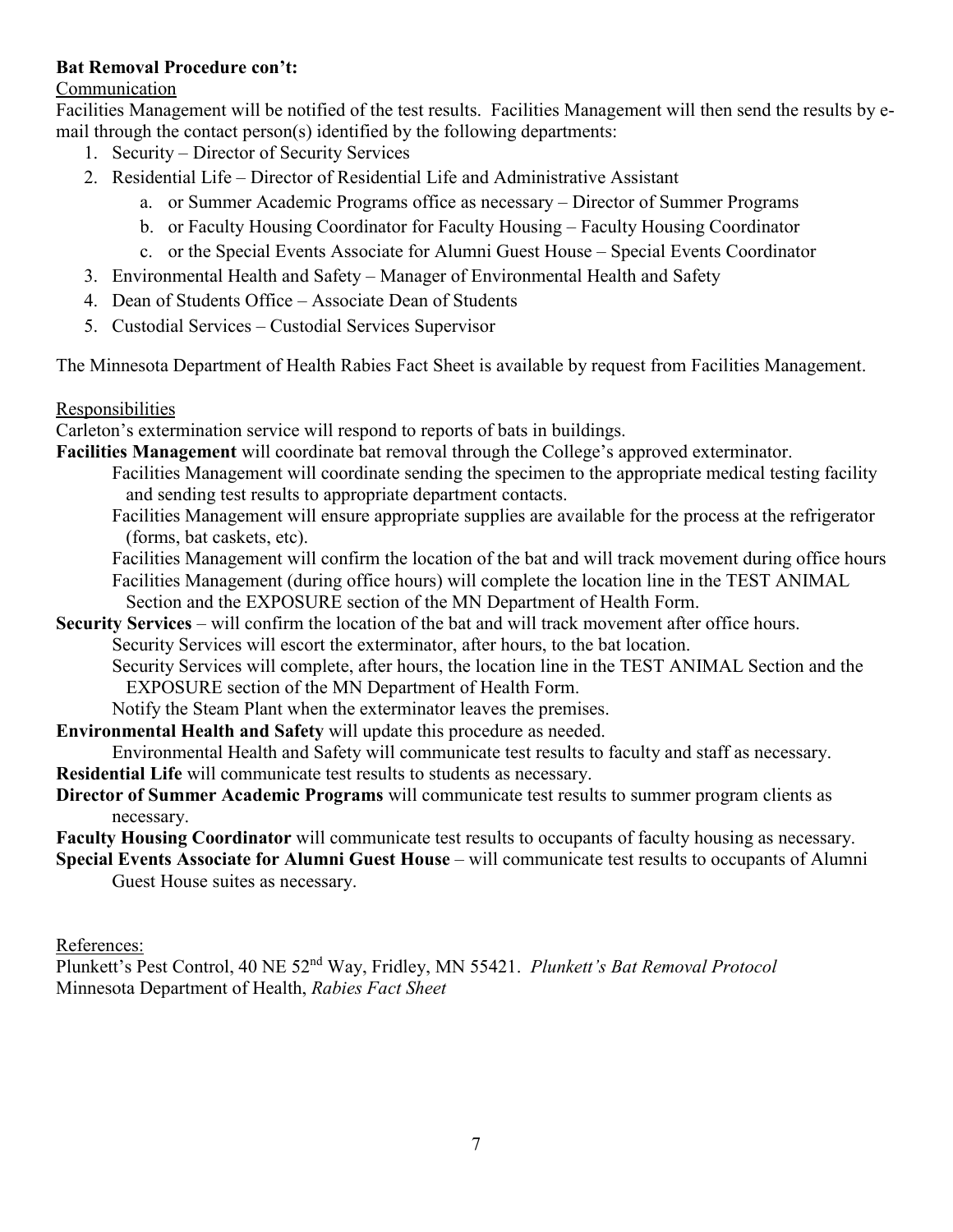#### **Bed Bugs Procedures**

**The staff of Residential Life and Facilities Management are committed to an effective and efficient response to individuals who suspect they may have bed bugs. For the safety and comfort of all people living in the residence halls, all Carleton College community members are expected to adhere to the following guidelines:** 

- 1. As soon as a resident suspects that he/she may have bed bugs, they should contact Residential Life, so a work order can be submitted to Facilities Management. If another administrator, staff member, resident of faculty housing learns of a potential bed bug problem, their first call should be to Facilities Management.
- 2. Facilities Management will contact the College's exterminator to perform a thorough inspection of the area in question. Please note that the exterminator can only be dispatched on business days. It is recommended that students report the concern to the Office of Residential Life as early on a regular business day as possible to facilitate the quickest response. It is possible that the exterminator will not be able to come until the next business day. *Students may not, at any time, deny the College's exterminator or Facilities Management staff access to their living space (including their bedroom, suite common space, kitchen, bathroom, etc.)*

While not required, students are encouraged to be present during the inspection by the exterminator. After bed bugs have been confirmed by the exterminator, a College official from either Residential Life or Facilities Management will be present during all inspections.

Any student who is given a temporary relocation is required to wash and dry whatever clothing is needed for the night. Upon doing that, the student should shower, put on clean clothes, and seal soiled clothing in a plastic bag until it can be properly washed. Student must take only clean clothing and linens to the temporary room. This is to ensure that if there are bed bugs in the student's room, they do not travel to another room with the student.

Since bedbugs are treatable, Residential Life will not facilitate permanent room changes for these situations.

3. Inspection: If the technician finds that there are no bedbugs present then a pit-fall trap may be installed to monitor activity. The student will be asked to continue monitoring the living space and to immediately report any further concerns to the Office of Residential Life.

If the technician concludes that bed bugs are present in the room, suite or apartment; Residential Life will provide the affected student(s) with a detailed list of instructions for the removal and laundering of their personal items. Carleton College is not responsible for personal property that may be damaged due to bed bugs.

Only the College's exterminator can confirm or deny the presence of bed bugs – NOT student health services or any outside person. Bed bugs are a serious community issue, and ALL students are expected to comply with all instructions given to them within 24 hours once bed bugs have been confirmed within their living space.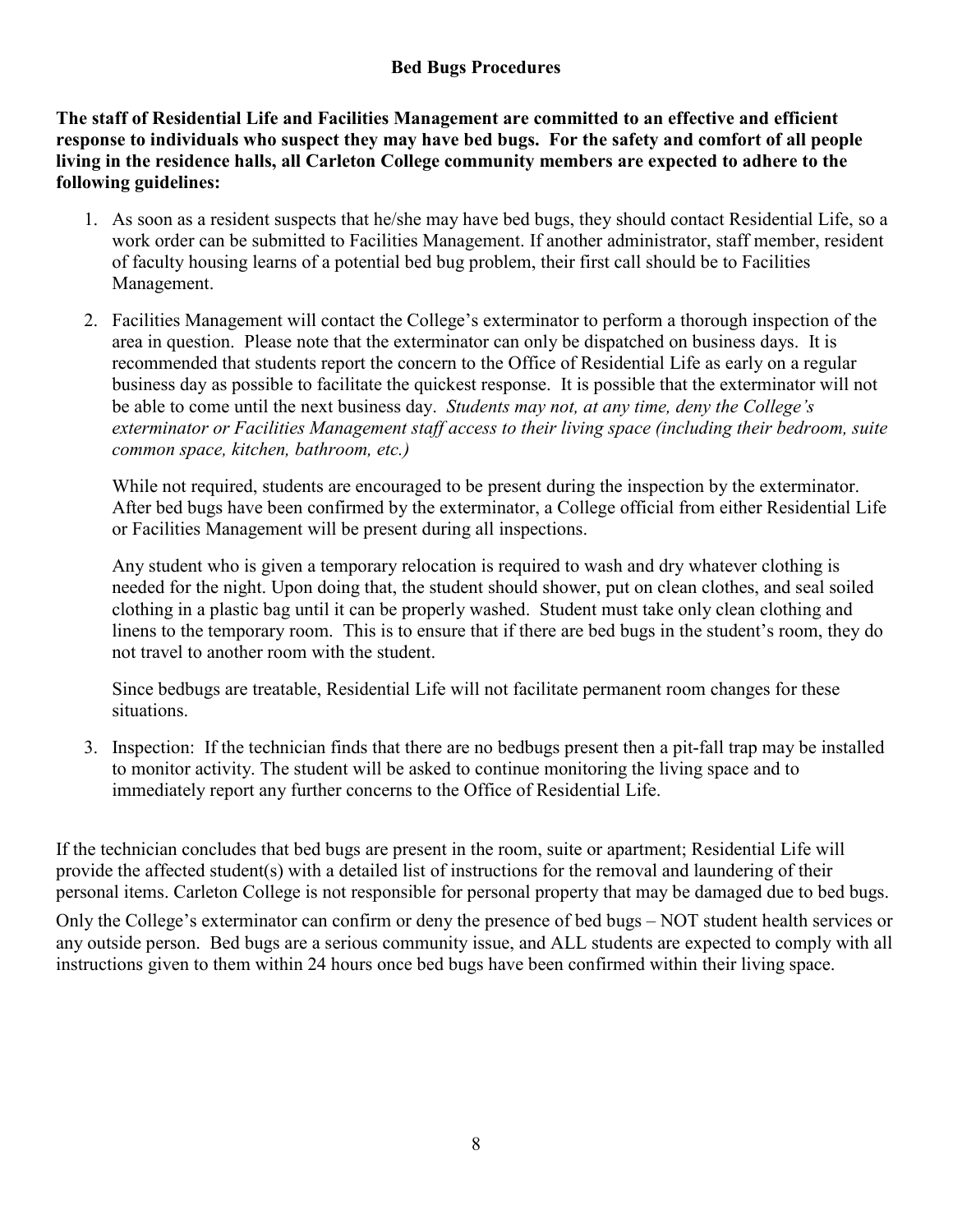#### **Breaks**

Everyone has a designated break area. Employees who are unsure of their designated break area or wish to change it either permanently or only for the day should ask their supervisor. The exception is Sayles Hill/Great Space, which has been designated as a break place for anyone. Remember that travel time is included in your break/lunch. Break/lunch schedules will be established by your supervisor.

#### **Bumping Rights**

A change in position may occur if you "bump" or if you bid.

If someone exercises his or her bumping rights, he/she must do so within two days (48 hours) of when the employee is officially notified his or her position is eliminated.

An employee can bump anyone in the department who is less senior, including employees in other classifications.

An employee who is bumped also has the right to bump providing there is a position to bump into.

When an employee's job is eliminated, that employee has the right to bump and also to sign a job posting.

Employee must notify management in writing when exercising bumping rights.

Once management receives written bumping right notification from a senior employee the following steps will occur:

- A. Management will verbally notify the junior employee that he/she has been bumped, which will begin that junior employee's 48-hour period of bumping rights.
- B. Management will follow up verbal communication in writing.

If someone is on vacation the entire posting time, that will have the right to bid on the posted position upon his or her return to work. This must be done the first day the employee returns. The employee will be notified immediately upon his/her return to work and he/she must act within 24 hours notification.

#### **Conflict Resolution**

#### **If you are experiencing issues with fellow team member(s), it is your responsibility to take the following steps:**

- Discuss the issue with the individual or individuals involved
- Contact your immediate Supervisor If you are not able to resolve the issue
- Once a Supervisor is contacted, they will hold a meeting with all individuals involved and try and resolve the issue
- At any time an employee can request union representation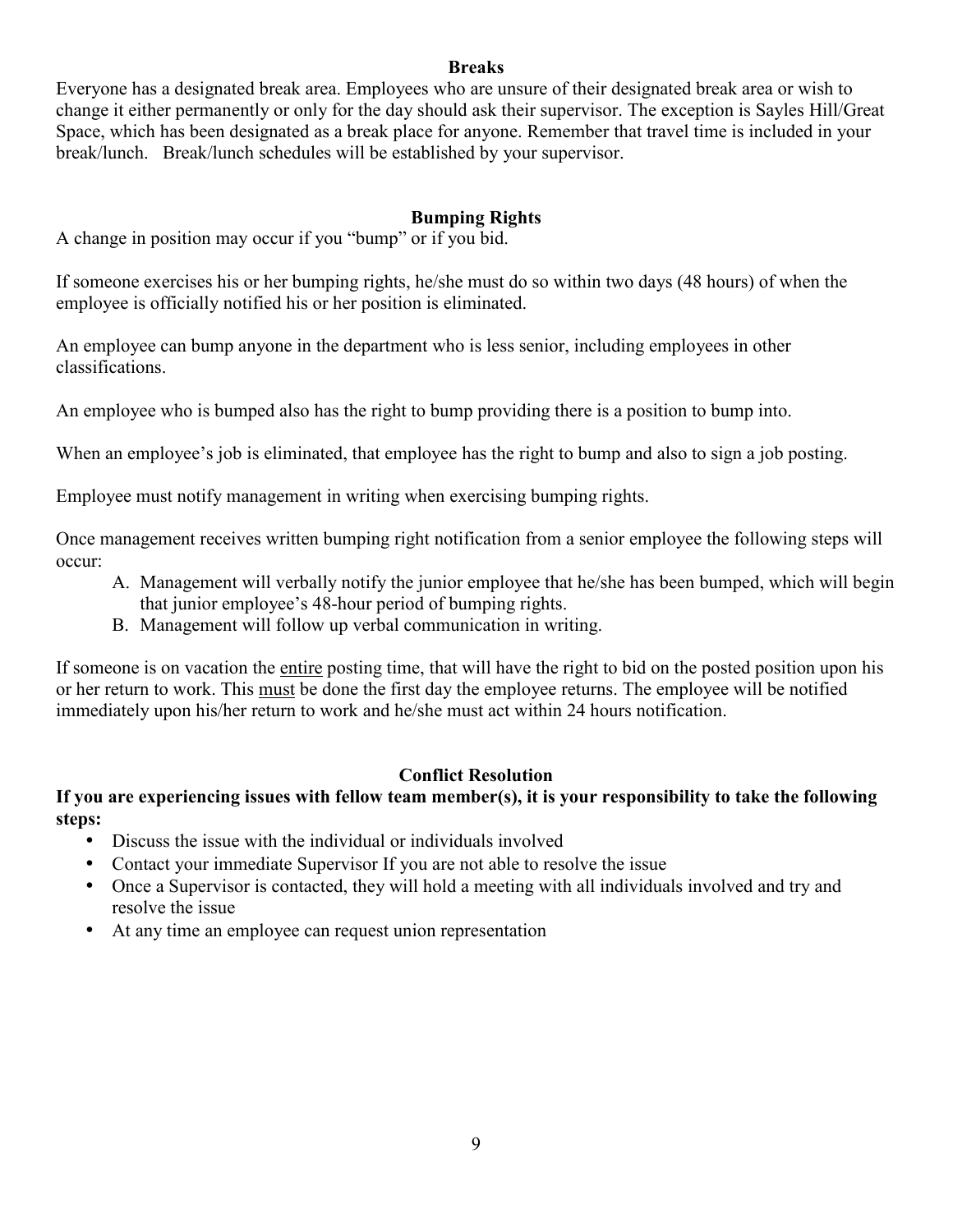#### **Door Locking/Security Issues**

Employees should not unlock or open doors to any area, except to perform assigned custodial duties. No request to unlock doors should be honored, unless it involves a building, classroom or public area that is scheduled to be open. Offices and other areas that require security should never be left unlocked when not occupied.

Special emphasis must be placed on offices. It is not appropriate to unlock offices on a floor (even if it is at a time when no one is around; for example, 5 a.m.) as you are removing trash in each one, and then to leave the room unlocked since you are returning to vacuum. Each time you leave an office; it must be locked.

In all cases, requests from students to open student rooms or apartments should be directed to Office of Residential Life.

Custodial employees are responsible for guarding against the theft or loss of work keys. Keys should never be left unattended or left in a door lock. It is recommended that your keys be attached to your person so that they are never accidentally mislaid.

Custodial keys are required to be locked in designated lockbox provided daily.

#### **Dress Code**

Due to the nature of Custodial operations, which include possible scrapes and cuts as well as chemical and solid particulate exposure, it is recommended that clothing worn protects arms, legs and feet as much as possible.

Our personal appearance should reflect the good judgment expected of each and every one of us.

- **Uniform Shirts** are provided to each custodian and will be replaced as needed up to two per year. Cleaning and maintenance of shirts are the responsibility of the wearer. The shirts are to be worn at all times while performing work duties and may not be covered with a sweater, coat, etc. except during break times, while outdoors or in meetings/training sessions.
- **Identification Card** needs to be visible while on duty.
- **Personal Clothing** should be clean, in good repair and demonstrate appropriate dress for the workplace. Examples of unacceptable dress include: clogs, sandals, open-toed shoes, cutoffs, biking shorts, short shorts, ripped or frayed clothing, etc. Shirts worn beneath uniform shirts must be appropriate.

# **Fire Extinguisher (Class ABC) Inspection Procedure**

#### **Overview**

A monthly visual inspection of all portable fire extinguishers must be conducted. All hang tags will be signed & dated **(no pre-dating allowed)**. All deficiencies have to be reported to the Maintenance Office.

#### **Process**

- 1. A work order will be generated monthly for each building and assigned to the appropriate custodial teams.
- 2. The work order will contain the number assigned to each fire extinguisher, the floor the fire extinguisher may be found on and a description of where the fire extinguisher is located.
- 3. The custodians will be responsible for inspecting all of the building's fire extinguishers.
- 4. The inspection will include:
	- 4.1. Confirming the fire extinguisher number is located on the fire extinguisher and the cabinet or wall. NOTE: a fire extinguisher labeled "00" is a replacement for the original extinguisher when it is being recharged. This extinguisher is ready for use. The "00" extinguishes must be inspected.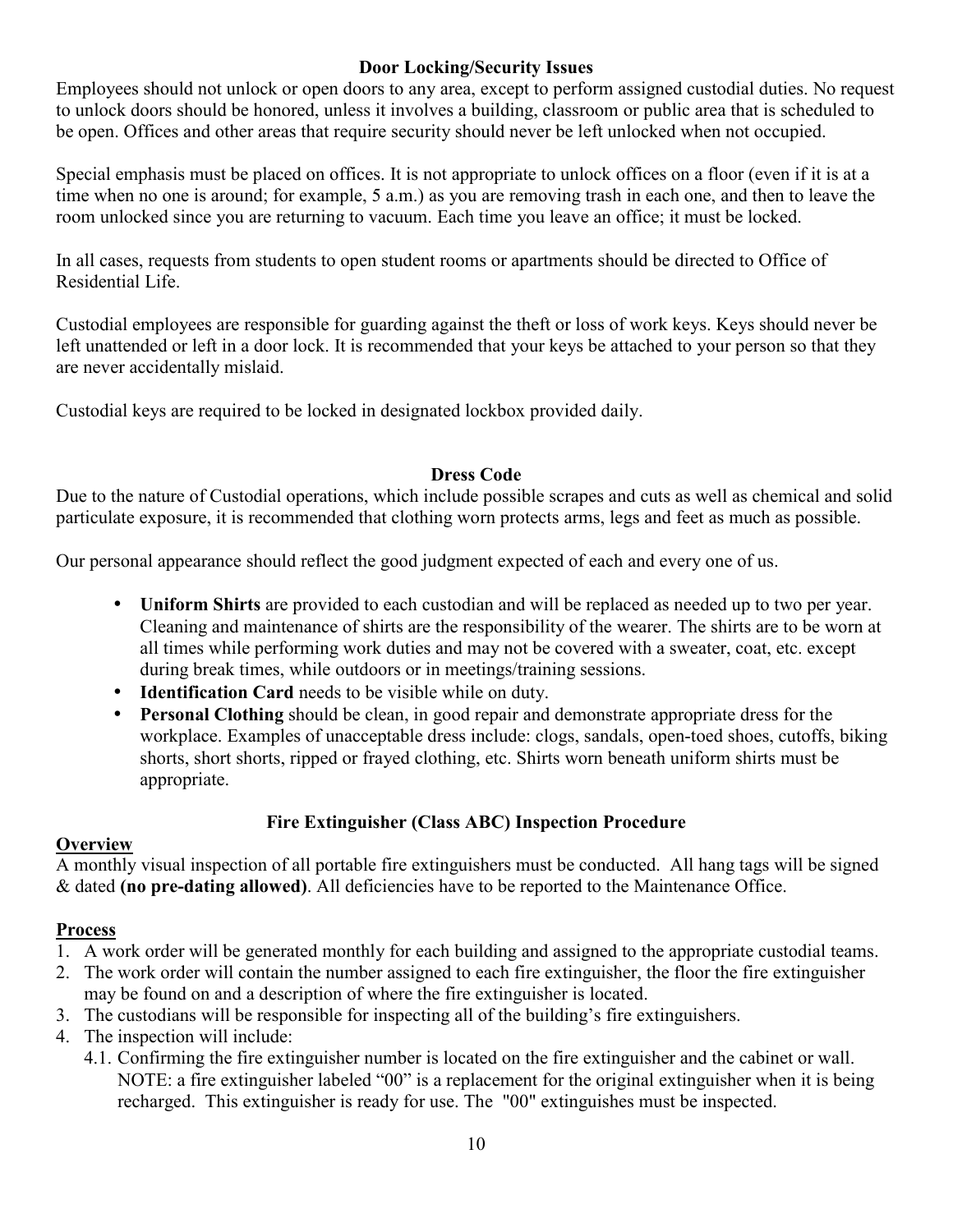## **Fire Extinguisher (Class ABC) Inspection Procedure (con't.)**

- 4.2. Checking the gauge to ensure the fire extinguisher is charged and in the green range.
- 4.3. Verifying the pin is in place and the tie wrap is secure.
- 4.4. Date and initial hang tag **(no pre-dating allowed)**.
- 4.5. Reporting all deficiencies to the Maintenance Office.
- 4.6. You must return signed work order within 7 days to the Maintenance Office.

#### **Fire Extinguisher (Class ABC) Discharge Clean-Up Procedure**

#### **Process**

- 1. Type ABC multi-purpose fire extinguishers contain ammonium phosphate and/or ammonium sulfate powders that can be irritating to the eyes, skin, and lungs. Caution should be observed to avoid breathing the dust immediately after using the extinguisher as well as when cleaning up discharged powder waste.
- 2. ABC powders can be swept up, bagged and placed into a dumpster, but when possible avoid sweeping indoors because of the dust. A shop-vac can be used outdoors, but a HEPA vacuum should be used for indoor cleanups to prevent the dispersion of dust into the air.
- 3. It is fine to dispose of dry chemical wastes into the **dumpster (PREFERRED) or down the drain** but **NOT** into a storm water sewer.
- 4. Avoid using water for cleanup the powder becomes pasty (and mildly corrosive) when wet, and it more difficult to pick up.
- 5. But **DO** wet-mop or wet-wipe any residue that is left after picking up the largest amount of the powder.

#### **Respiratory Protection**

Not normally required. Do not hesitate to use a dust mask where dustiness is prevalent.

#### **Hand Protection**

Use gloves if irritation occurs.

#### **Eye Protection**

Use safety glasses with side shields.

#### **Body Protection**

Normal work wear.

#### **Fluorescent Lamp Recycling**

Carleton recycles used fluorescent lamps. The following procedure is to be followed by custodial personnel.

- 1. Maintenance provides cardboard cylinders for packing used tubes. Work orders should be processed for delivery and pick-up
- 2. Broken lamps must be handled as hazardous waste
- 3. Circle fluorescent may be packed into any box
- 4. When boxes are full, they are to be sealed and have the sizes and numbers of each lamp and the name of the building printed on the outside of each cylinder

#### **Fluorescent Lamp Broken Bulb Clean-Up Procedure**

Assemble necessary supplies: disposable gloves, stiff paper or cardboard, sticky tape (duct tape) and a plastic bag that can be sealed.

- 1. Before Clean-Up: Ventilate Room
	- a. Turn off room air handling system. Open windows if applicable.
	- b. Personnel should leave the room, making sure not to walk through the breakage area on their way out.
	- c. Secure the area for 15 minutes or more before re-entering for cleanup.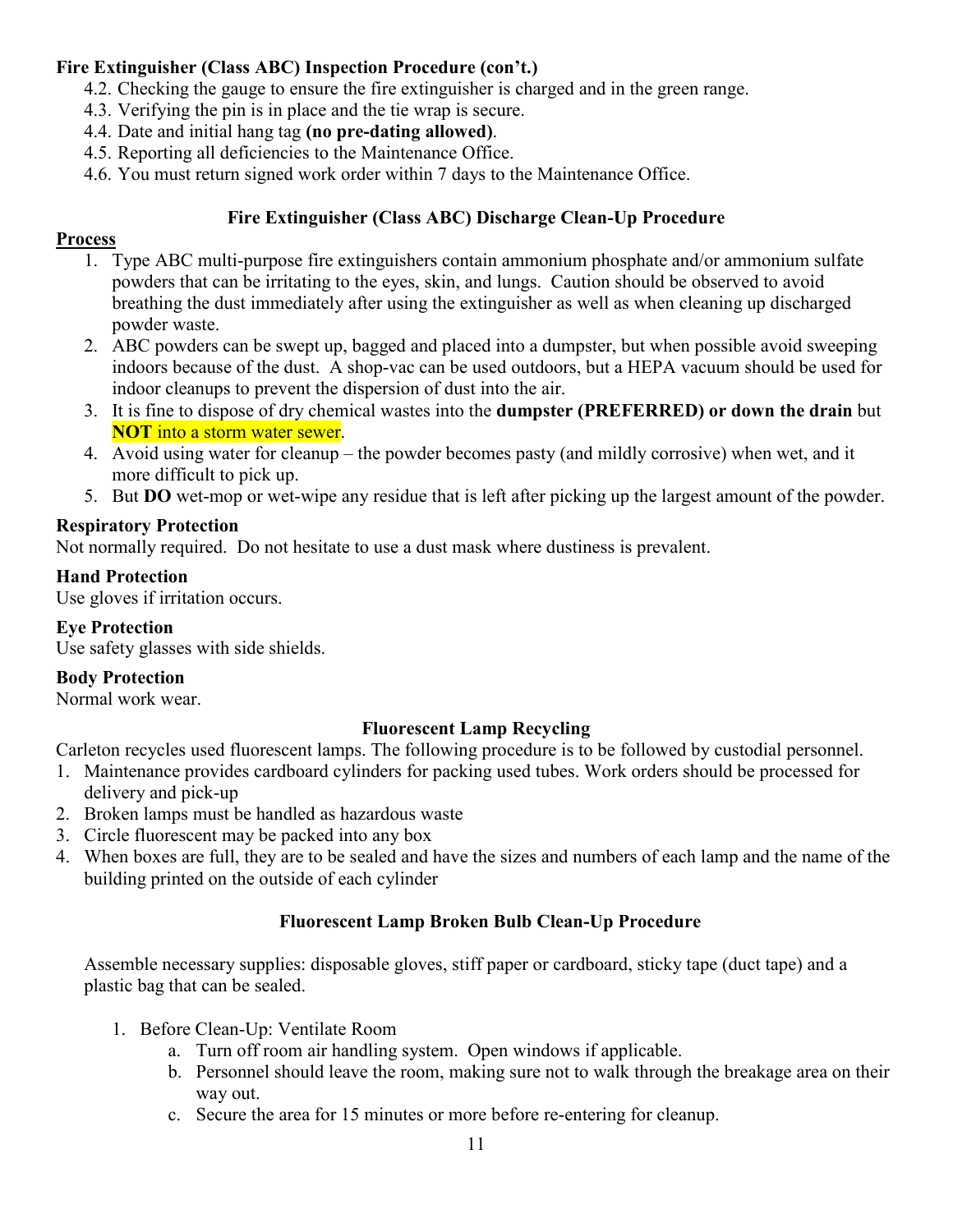#### **Fluorescent Lamp Broken Bulb Clean-Up Procedure con't.:**

- 2. Clean-Up Steps for Hard Surfaces
	- a. Put on personal protective equipment: Disposable gloves
	- b. Carefully scoop up glass fragments and powder using stiff paper or cardboard and place them in a sealed plastic bag.
	- c. Use sticky tape, such as duct tape, to pick up any remaining small glass fragments and powder.
	- d. Wipe area clean with damp paper towels and place in plastic bag.
	- e. Do not use a vacuum of broom to clean up the broken bulb on hard surfaces.
	- f. Place paper and/or cardboard, gloves, etc. into the plastic bag.
- 3. Clean-Up Steps for Carpeting or Rug
	- a. Put on personal protective equipment: Disposable gloves
	- b. Carefully scoop up glass fragments and powder using stiff paper or cardboard and place them in a sealed plastic bag.
	- c. Use sticky tape, such as duct tape, to pick up any remaining small glass fragments and powder.
	- d. If vacuuming is needed after all visible materials are removed, vacuum the area where the bulb was broken.
	- e. Remove the vacuum bag (or empty and wipe the canister), and put the bag or the vacuum debris in a sealed plastic bag along with gloves.
- 4. Managing the Mercury Waste
	- a. Write on the plastic bag container the broken lamp and cleanup material "Hazardous Waste Mercury" along with date.
	- b. Transfer plastic bag to satellite accumulation area in the warehouse.
	- c. Contact the Environmental Health and Safety Office for additional information or assistance.

#### **House/Residence Hall Policy**

#### **DO NOT under any circumstance let a student or anyone else into a dorm room. They must contact Res Life for access.**

#### Private Areas vs. Common Areas

Private areas will not be provided service when students are occupying the space. A private area is a living area designated for specific owner(s).

- Any private room or apartment
- Bathrooms that can be entered only by going through a private room
- A common private area that must be entered by going through a private room or that is part of a private room(s)

Occupants of private areas are responsible for keeping these areas clean. Custodial Services will provide necessary cleaning supplies and equipment. The following is a list of provided supplies by Custodial Services.

Broom, bowl swab, wet mop, non-acid bowl cleaner, glass cleaner, all purpose cleaner, scotch brite pad, rags, toilet paper, trash can liners, cleaning caddy or any other item necessary for maintaining the area.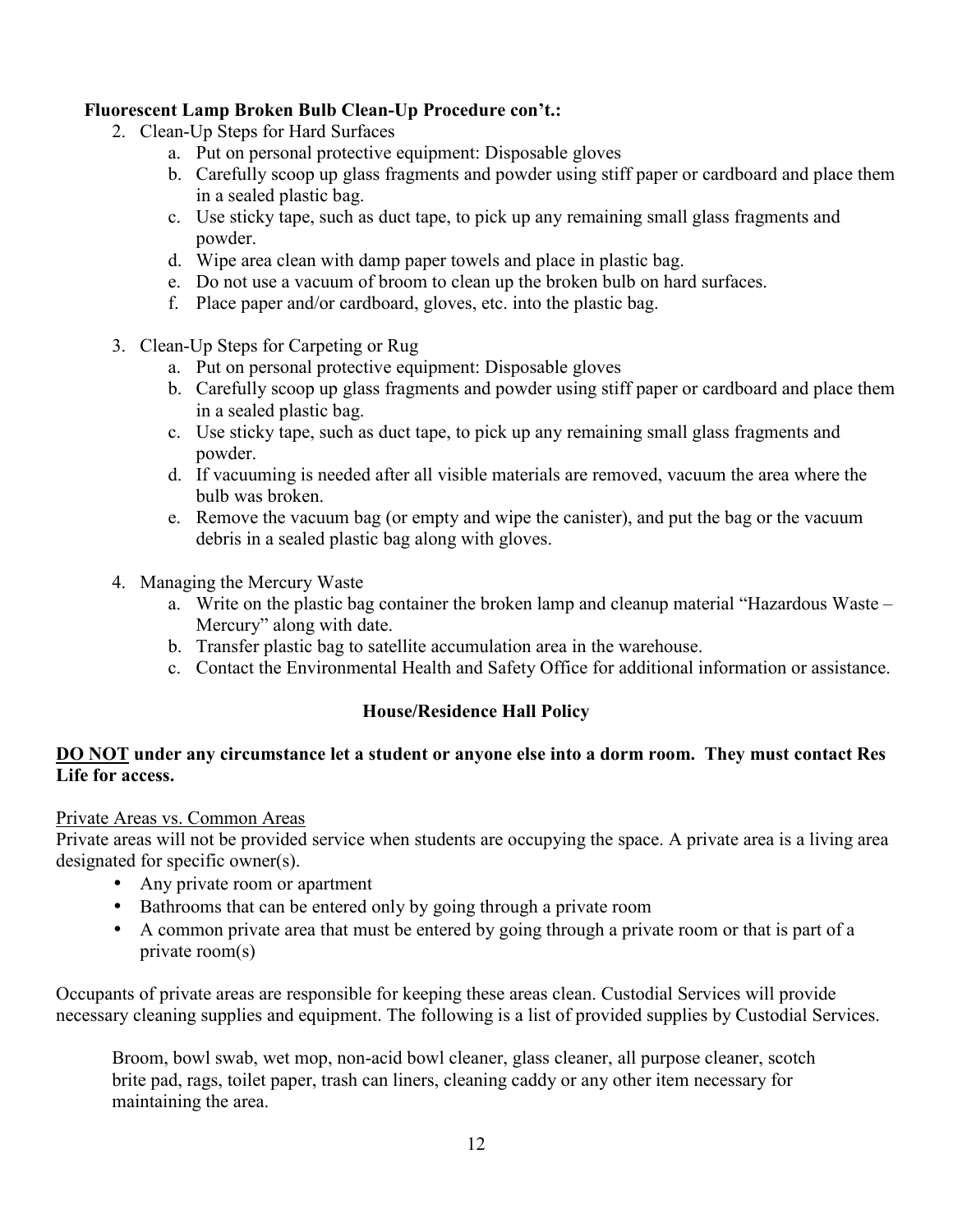Custodial employees may not enter a private area, unless they have a Facilities Work Request or are responding to a verbal request when the student is present or are performing cleaning duties during school breaks or during changeovers. Employees are asked to leave an official notice informing students that they were in the room. During winter break, our department gives notice to students that our employees will be entering private areas to inspect restroom and apartment kitchens for cleanliness.

Common areas are defined as areas that are accessible without going through or into a private space such as kitchens, lounges, public restrooms and stairs. These areas are to be cleaned according to the frequency levels in your manual.

#### Cleaning charges/vandalism

#### **Supervisors should be promptly notified of the following:**

- Vandalism or excessive cleaning needs caused by parties, pranks or other activities
- Students' failure to clean out refrigerator or to clean private restrooms prior to leaving for school breaks and at the end of the year
- Students' failure to clean their rooms (i.e., vacuum and remove trash) prior to leaving for the year or permanently vacating a room
- Stains, vomit or burns in College-owned carpet or upholstery
- Other excessive cleaning needs that employees feel may result in charges to students
- Student requests for item maintenance or replacement (e.g., shelves, curtains, etc), which would result in charges
- Any dangerous or potentially dangerous situations (e.g., discharged fire extinguisher etc)

#### **Improperly Stored or Placed Material Removal**

Often items get in hallways or closets that should not be there or should have gone to a proper storage area. You can notify your Resident Assistant (RA) or Area Director (AD). If you run into any difficulties in fulfilling this procedure, please refer any problems to the Custodial Office or your supervisor.

#### **Ipod/Radio Policy**

Regular radios must be turned off by 7:00 a.m. Radios will be permissible during Carleton non-business hours or when working in areas when customer contact is unlikely, the exception being on student floors. Earplug in one ear only rather than headphones will be required for safety reasons and is to be removed when customers are around or when in public spaces. You must pay attention to your co-workers and your surroundings.

You have the responsibility to use radios at appropriate times. A professional image must **always** be maintained.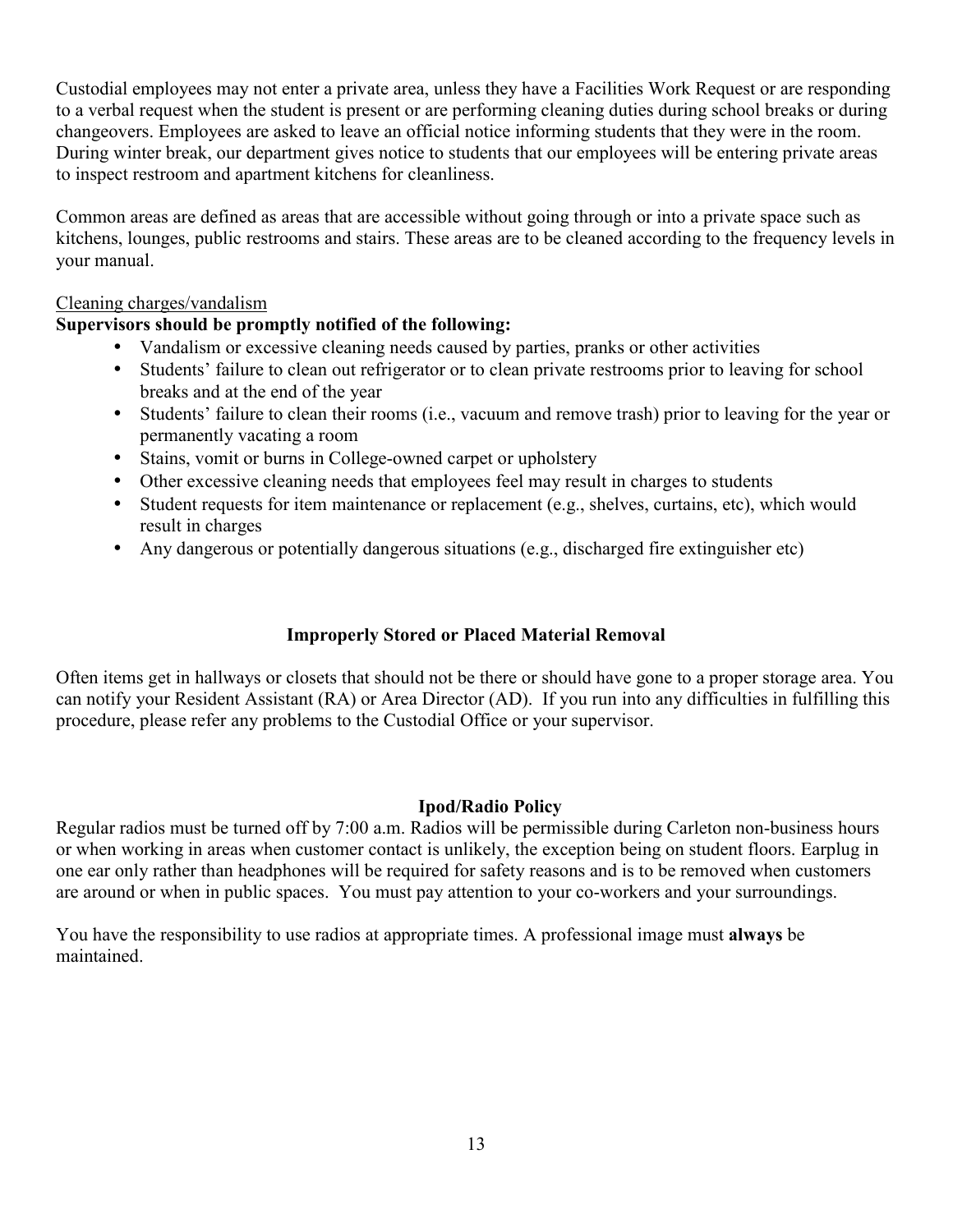#### **Job Posting Policy**

If an employee is working a single building position, adding an additional building(s) would require posting the position.

If an employee is working in a multiple-building position and the position is changed to single building, posting will occur.

If an employee's shift is changed by one hour per day or less, posting will not occur; however, if several shift changes occur that result in more than one hour per day, then posting will occur if the shift change is less than two years after the previous shift change.

If a shift change results in different days of work, the position will be posted.

Shifts can be changed temporarily (or seasonally) due to operational changes by mutual agreement without being posted. However, if temporary (or seasonal) changes appear to be a common need and will occur regularly, the position will be posted.

#### **Jury Duty Policy**

If an employee reports to work and calls to find that they must report for jury duty that day, the employee will be given time off. Reimbursement to the College of jury wage funds for that day will be pro-rated on the amount of time off required. If the employee required no time off from work and still serves jury duty, the employee will not need to reimburse the College.

If an employee has to report for jury the following day, the employee does not report for work and must reimburse the College of jury wage funds. The employee keeps travel reimbursement. The employee will return to work the day after jury duty if no jury duty is planned, regardless of shift time.

#### **Makeup Time/Bad Weather Policy**

Makeup time is not allowed in this department. Employees may not adjust their own schedules.

An exception to the makeup time policy will be made due to unsafe driving conditions. Those employees arriving late due to weather can work a full eight hour shift if it does not interfere with the functions of the facility or if productive work cannot be accomplished due to activity at the time.

The rule of thumb will be: if there is four or more inches of snow or freezing rain condition that affects several employees' ability to arrive at work on time or if conditions require plowing and/or salt and sanding in order to provide for safe and appropriate driving conditions.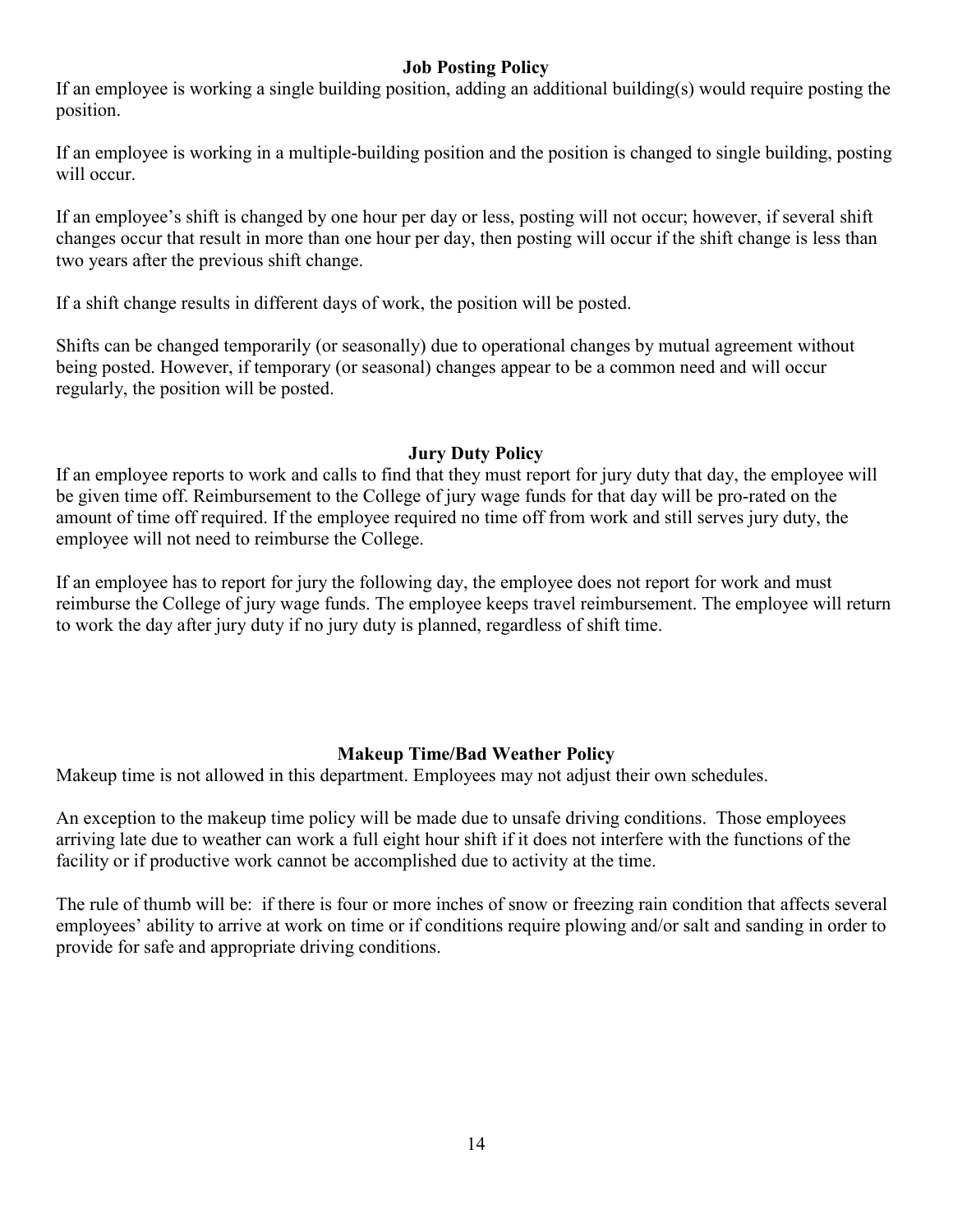#### **Personal Protective Equipment Usage**

Safety Equipment:

Goggles/safety glasses for each employee provided Gloves (possibly several different types) provided Earplugs, when requested, will be supplied Protective masks are available when required First Aid kit is located in the Facilities building

## Policy:

All Custodial Services personnel will wear personal protective equipment as appropriate for all duties performed. It is mandatory that the employer and employees work cooperatively in ensuring safety in the work environment. Employee discipline will result from not appropriately following personal protective equipment guidelines and procedures.

#### Procedures:

#### **Eye Protection must be worn at all times when:**

- Mixing and spraying chemicals
- Changing light bulbs
- When performing duties that may cause excessive dust or particulates

#### **Gloves must be worn when:**

• There will be physical contact with chemicals, body fluids or trash

#### **A protective mask that covers the nose and mouth must be worn when:**

• Performing duties that may cause excessive dust or particulates

# **Reporting to Work and Time Off**

#### Reporting to Work

Employees are to **call x4197 when they arrive at work.** It is important to listen to the recorded message for reminders, news or requests from the main office. Employees should state their names and the time they are calling in. If the 4197 line is full call x4133.

#### Calling In Sick

**Call x4477 to report illness or other reason for an absence** for all shifts. Employees should call ½ hour or more before the start of their shift if they will not report to work. Report your name and time of call. You do not have to report your illness.

If you work a weekend shift and are calling in sick you must call the sick line x4477 and your supervisor on his/her cell phone in case the shift needs to be covered.

| Lori Hatfield<br>Cell <sup>1</sup>  | 507-351-7182 |
|-------------------------------------|--------------|
| Rob Nechanicky<br>Cell <sup>1</sup> | 507-213-6303 |
| Patti Sabrowski<br>$\cap$ -11.      | 952-994-5871 |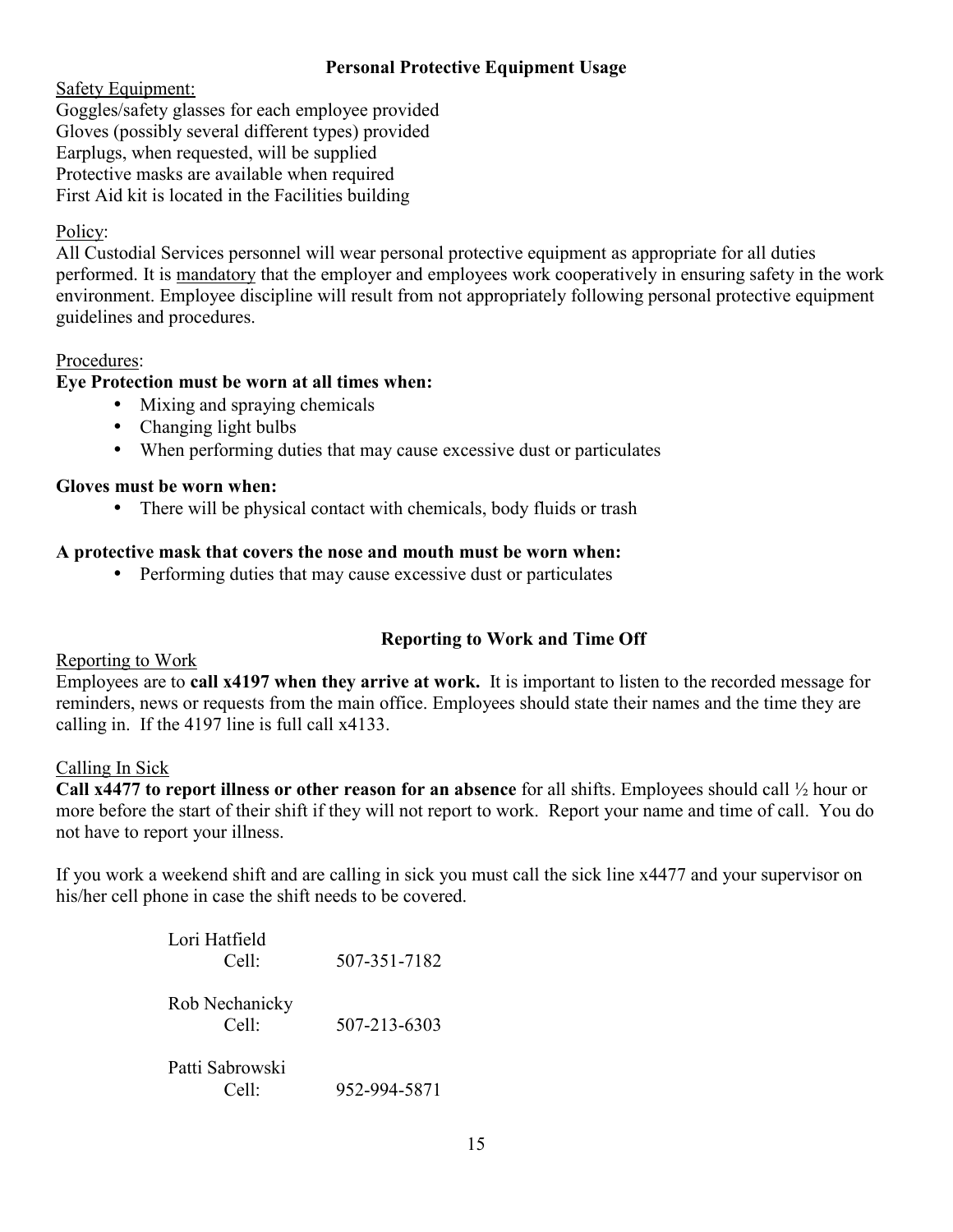#### **Sick Usage Policy September 2008 (updated)**

The purpose of a Sick Usage Policy is to relay expectations to employees and provide guidelines of acceptable usage. A policy also enhances fair and consistent treatment for all employees.

- 1. Any employee that has 400 hours (50 days) of sick time available will be exempt from the sick leave program, unless a pattern develops.
- 2. Other exceptions: surgeries or programs requiring periodic treatment, workers compensation, approved leaves, etc.
- 3. A pattern of any kind will result in disciplinary action, for example:
	- Sick day before or after a weekend
	- Use of a sick day every month, or most months
- 4. Three occurrences in a specified four-month period {(January-April), (May-August), (September-December)} will also result in disciplinary action:
	- Occurrences are a one-half day or more sick time used, that run consecutively
- 5. An employee that is on a level of concern and does not have three occurrences during the next fourmonth period of time (periods as stated above) will be reduced to the next lowest level of concern.
- 6. Disciplinary sequence:
	- Level of concern with a reminder of policy (informal conversation)
	- Oral
	- Written
	- Suspension
	- Termination

# *Examples:*

| <b>Employee A</b> | <b>Sick</b>    | <b>Employee B</b> | <b>Sick</b>    |
|-------------------|----------------|-------------------|----------------|
| January           |                | January           | 0              |
| February          |                | February          | 0              |
| March             | 2              | March             | 0              |
| April             |                | April             | $\overline{2}$ |
|                   | <b>Total 3</b> |                   | Total 2        |
| May               |                | May               |                |
| June              |                | June              |                |
| July              |                | July              | 0              |
| August            |                | August            | 0              |
|                   | <b>Total 0</b> |                   | Total 2        |
| September         |                | September         |                |
| October           |                | October           |                |
| November          |                | November          |                |
| December          |                | December          |                |

Employee A receives a letter. Employee B was sick 4 times in a 3-month period but does not receive a letter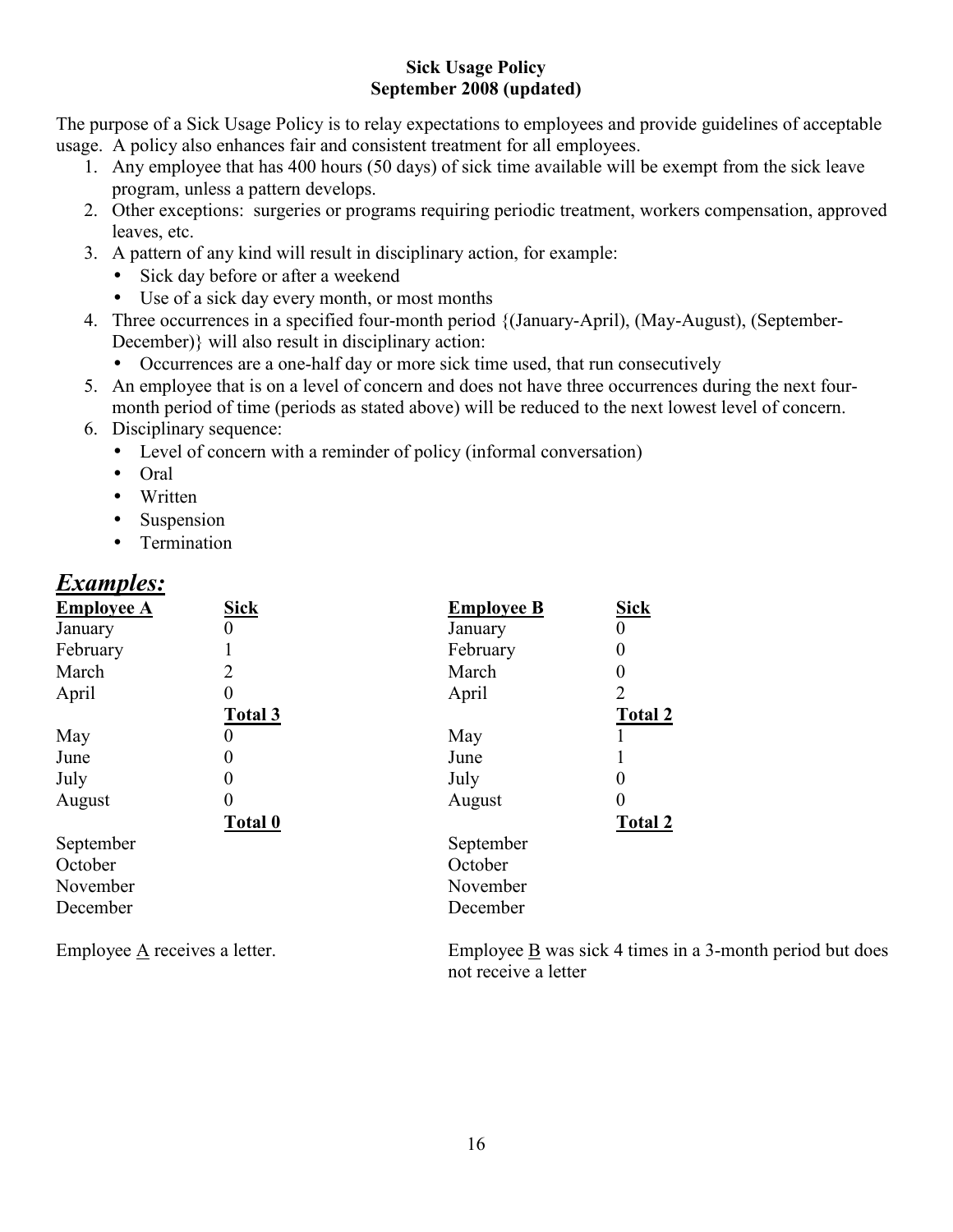#### **Snow Removal Policy Updated: March 18, 2021**

Custodial Services is responsible for snow removal fourteen (14') feet out from buildings. Although Grounds may be responsible for snow removal at specific locations, custodians are responsible for applying salt and sand if needed in any area adjacent to their buildings or houses.

#### **Exceptions for Specific Locations:**

- Custodians are responsible for applying salt and sand to steps.
- Most house sidewalks are to be shoveled full width out to the main sidewalk. The fourteen-foot snow removal distance applies to **Stimson, Wade House and Rice**, since the Grounds Department has equipment that can be used to complete the sidewalk. However, since this area is a lower priority for Grounds, Custodial will shovel a narrow walk path to the main sidewalk at these three houses only.
- Off Campus Houses custodial responsible to shovel from porches to the main sidewalk. Grounds responsible to remove snow from the main sidewalk and the boulevard sidewalk.
- Because Grounds equipment cannot reach or fit into some areas, Custodial **does** shovel: **North Chapel sidewalks including the second steps and Johnson House front steps.**
- Areas that Custodial Services does **not** remove snow from are: **Sayles Hill wheelchair ramp and deck, Leighton south steps, Library Founders Court steps, Evans Lounge and Cave steps and connecting walk (East side), steps at west side of Hulings, Sevy link west steps and Sayles/Sevy connecting walk, M&D steps, Shop and Steam plant, Facilities Offices, Faculty Housing.**
- Snow blowers are available Faculty Club Annex garage. If you would like to use a snow blower, please submit a request in advance.
- Cowling do not block chemical fill spouts located right off the front deck (Cassat side of deck next to main front steps).
- Anderson do not block the drain outside the emergency exit door on the west of the building.

| Equipment                             | Location                            |
|---------------------------------------|-------------------------------------|
| Power Shovel                          | Faculty Club Annex Garage #4        |
| Power Shovel                          | LDC Basement                        |
| Power Shovel                          | West Gym                            |
| Power Shovel                          | Weitz Center Room 164               |
| Power Shovel                          | <b>Stadium South Stairs or Room</b> |
|                                       | #2                                  |
| MTD Snow Blower – 4 EA                | Faculty Club Annex Garage #4        |
| MTD Snow Blower $-1$ EA               | <b>Facilities Garage</b>            |
| JD Snow Blower $-2$ EA                | Faculty Club Annex Garage #4        |
| Leaf Blowers for Snow Removal $-2$ EA | Faculty Club Annex Garage #4        |

#### **Snow Removal Equipment List & Locations**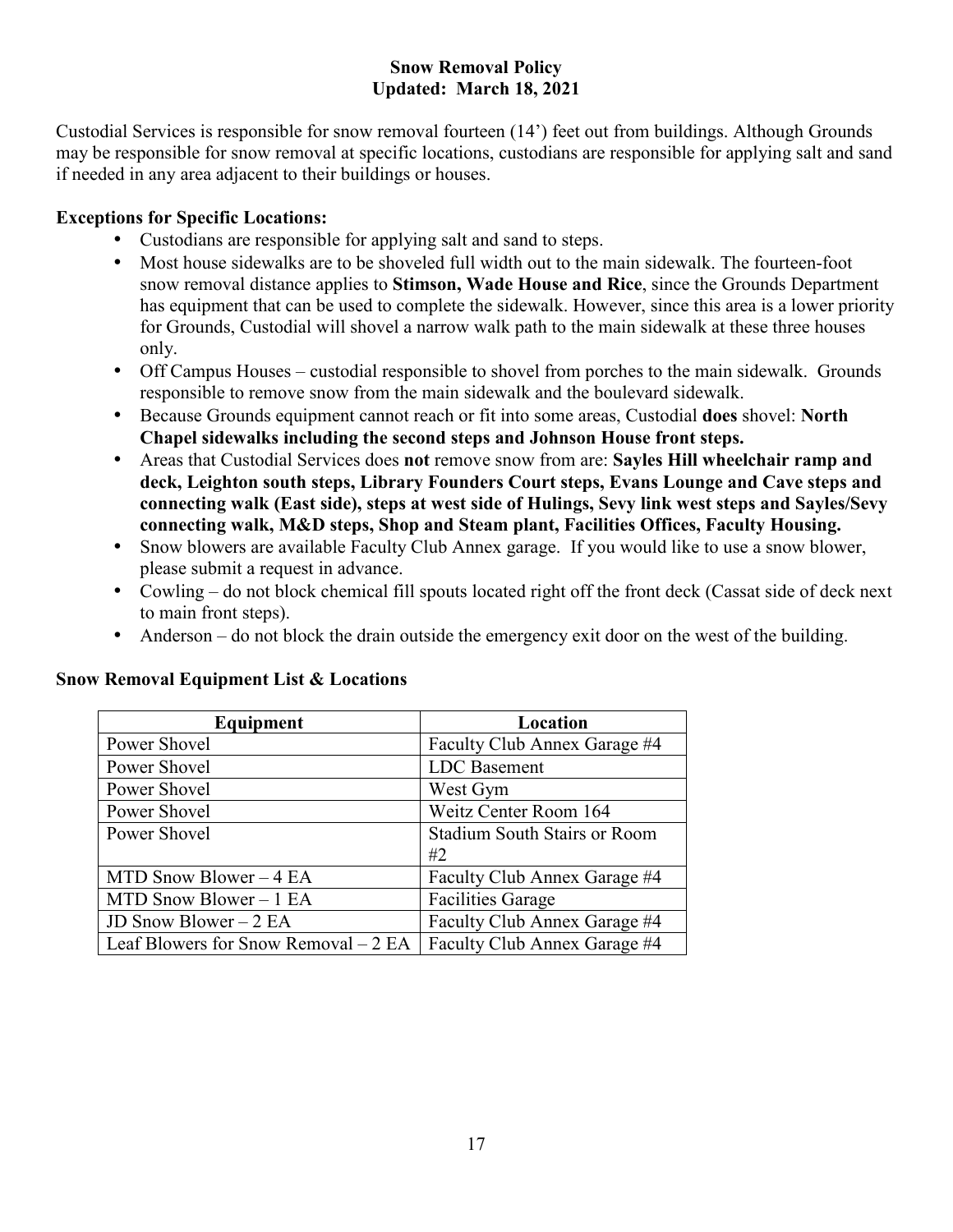#### **Snow Blower Procedures Updated: March 18, 2021**

Snow blowers are stored in the Faculty Club Annex garage and custodians are encouraged to utilize them, especially with heavy snowfalls. If you need one delivered to your building, you must contact the following personnel at shift start-up:

- AM staff can radio Terry Jacobson at shift start-up if you need one delivered to your building. If Terry is not on duty, please contact Project crew.
- PM staff can radio PM Project.

Any staff that uses a snow blower must follow the instructions for general maintenance listed below when picking up and returning to the Facilities garage:

- Always check gas levels before taking machine from the garage.
- Toro's S-620 use mixed gas only.
- MTD and John Deere's use regular gas only.
- Prime Toro's and MTD's three (3) times before starting.
- Return snow blowers to designated area in Facilities garage after use.
- Top the gas tank after each and every use so they always start full.
- Report to office if gas cans are low/empty to generate a work order to Project team.
- Report to office any equipment malfunctions  $\&$ /or repairs needed to generate a work order for Terry J.

# **SNOW REMOVAL CLEANING PRIORITIES**

#### **Cleaning Guide for Academic Space:**

- Dining Areas Complete
- Restrooms Complete
- Classrooms, Labs, & Auditoriums Clean boards, spot vacuum/mop, and remove waste\*
- Entrances, Hallways, Stairwells, & Elevators as time permits
- Offices if snow falls on a day you are scheduled to clean offices and time does not permit discuss with your supervisor so it can be rescheduled and occupants notified.

#### **Cleaning Guide for Residential Space:**

- Restrooms Complete
- Showers if snow falls on a day you are scheduled to clean showers and time does not permit discuss with your supervisor so it can be rescheduled and occupants notified.
- Waste Removal Complete
- Kitchens & Lounges Spot clean counters, stovetops, sinks, tables, spot vacuum/mop, and remove waste.
- Entrances, Hallways, Stairwells, & Elevators as time permits
- Laundry Room  $-$  as time permits

#### Priorities may vary by building

\*Waste = Trash, Compost & Recycling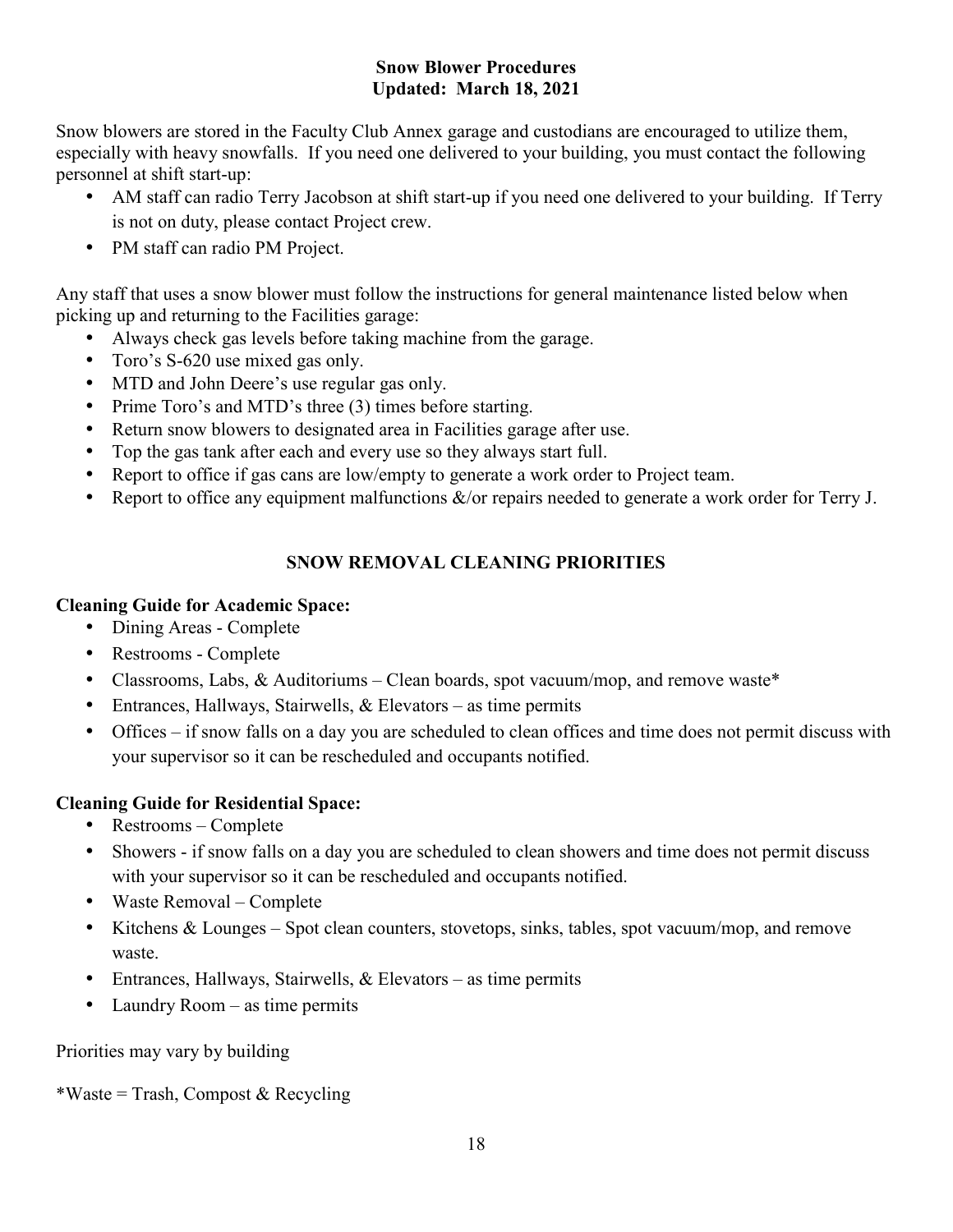#### **Shoveling Assignments Updated: March 18, 2021**

#### **Snow Removal takes precedence except in Food Service areas and Event Set-Ups**

- 1. A 3" snowfall or Management discretion will initiate the weekend call-ins for snow shoveling.
- 2. Management will monitor progress and will adjust scheduling and duties as needed.
- 3. Ice chipper and plastic shovel will be provided for each building.
- 4. Snow removal equipment use can begin by 6:00 a.m., shoveling can start anytime.

#### 5. Keep areas shoveled throughout your shift. Make sure it is the last thing you do at the end of your shift. **EVERYONE SHOULD USE COMMON SENSE FOR TAKING REST PERIODS AND WARMING UP WHEN SHOVELING!**

#### **AM Snow Shoveling Building Categorization**

#### **Project**

Hoppin/Ramp, Burton Food Service Doors (2), 212 East 2nd Street, 216 College/Ramp, Bird, Stimson, Berg, Dacie Moses, Huntington, Hunt Cottage, Williams, Evans Patio, Burton Deck, Benton, 411 East 2<sup>nd</sup> Street, 107 College Street. Assigned where needed.

**Carpet/Upholstery Project/Set-ups Seasonal Positions** 

Check in with Weitz Center Wilson Wilson **Help at Stadium** 

Red 1 Red 2 Laird, Music Hall, Cassat, Goodhue Boliou, CMC, Goodsell, Watson Assigned where needed Chaney, Faculty Club Complete

**Green 1** Green 2 AGH/Johnson, Davis, LDC, Myers, Nourse, James Student Health & Counseling (SHAC) Assigned where needed Scoville, Strong House/ramp

Geffert, Allen, Prentice, **Help at Chapel** 

**Blue 1 Blue 2 Blue 2 Blue 2 1 from each of the following** 

Rogers

**Yellow 1 Yellow 2 Library**  Leighton, Parish, Rice, Wade Bookstore, Sayles, Sevy, Burton Library Assigned where needed Assigned where needed Joins Yellow 1

**AM-Athletic AM Recreation Center Weitz Center** Cowling, Stadium, West Gym Rec Center Weitz Center Assigned where needed Arb, 605 Three Oaks Drive (Art Bldg.), Jewett, Page East & West, Douglas<br>Farm, Parr Assigned where needed Assigned where needed

Anderson, Evans, Hulings, OlinChapel, Musser, Willis, M&D, t**eams by 8:00AM – Meet at Musser:**  Assigned where needed Clader. Assigned where needed **Blue 1, Blue 2, Green 2, Red 1, Red 2 Yellow 2** Village Apartments, Hall House – shovel the 2 main stairwells down to the sidewalk. Small set of steps, porches, and connecting **sidewalks. Solution**  $\mathbf{S}$  **is the sidewalks.** 

Assigned where needed

Assigned where needed



= Building Off-Line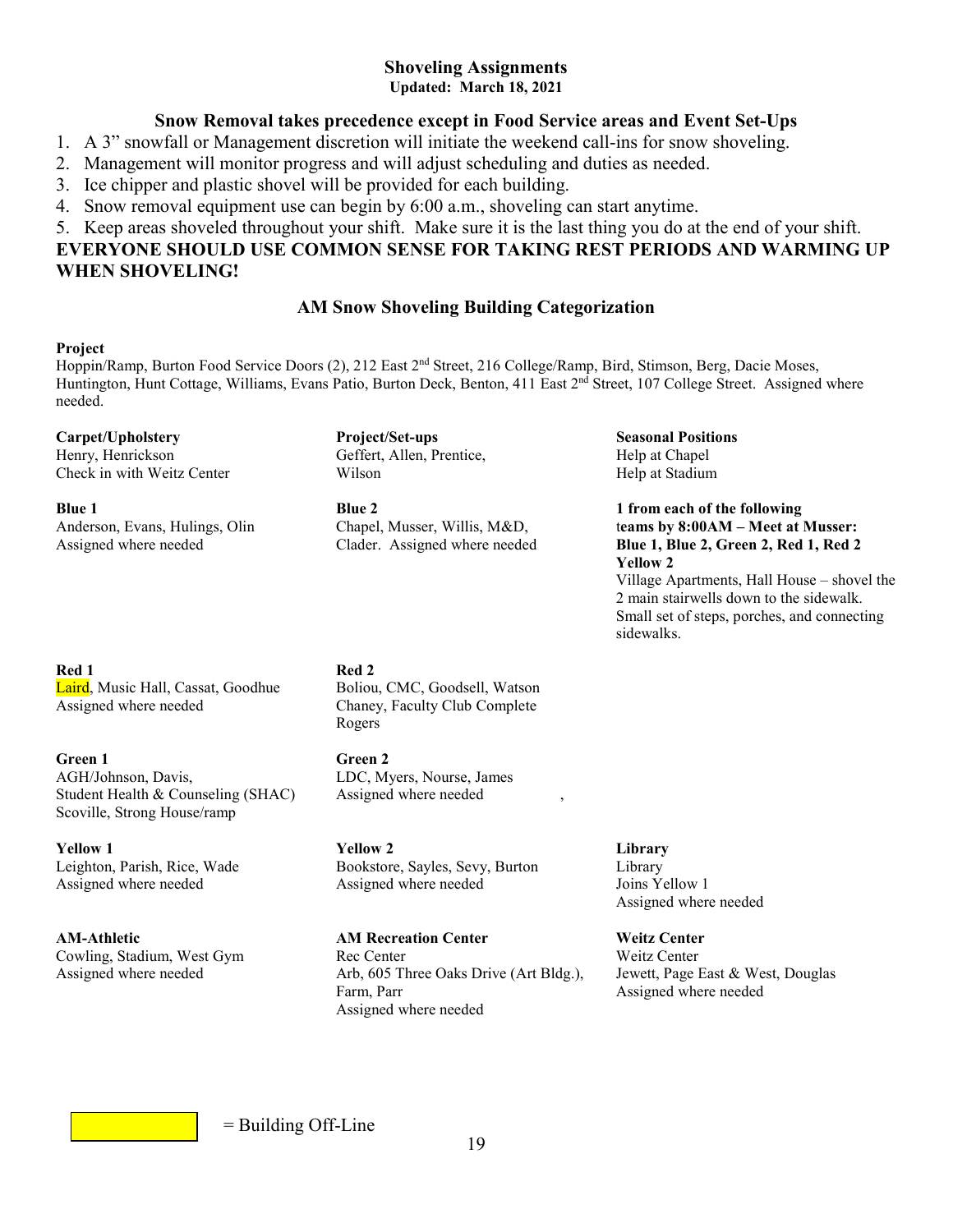# **Shoveling Assignments**

**Updated: March 18, 2021** 

#### **Snow Removal takes precedence except in Food Service areas and Event Set-Ups**

- 1. A 3" snowfall or Management discretion will initiate the weekend call-ins for snow shoveling.
- 2. Management will monitor progress and will adjust scheduling and duties as needed.
- 3. Ice chipper and plastic shovel will be provided for each building.
- 4. Snow removal equipment cannot be used past 10p.m., shoveling can be done anytime.

#### 5. Keep areas shoveled throughout your shift. Make sure it is the last thing you do at the end of your shift. **EVERYONE SHOULD USE COMMON SENSE FOR TAKING REST PERIODS AND WARMING UP WHEN SHOVELING!**

# **PM Snow Shoveling Building Categorization**

**All PM Shift Staff (the whole group will start with these locations and then break off into their assigned team)**  Village Apartments, Musser, Hall, Hunt Cottage, Dacie Moses, Stimson, Henry, Williams, Clader

**PM Team 1** 

**Joan, Blair** 

Sayles Hill, Sevy, Library, Leighton, Laird, Burton, Davis, SHAC, CMC, Boliou, Goodsell, Scoville, Willis, Music Hall

#### **PM Team 2**

**Jackie, Kenny**

Weitz, Page East & West, Douglas, Parish, Rice, Wade, Huntington, Strong, AGH, 216 College St/Ramp, Bird, Jewett, 411 East 2nd Street, 107 College Street

#### **PM Team 3**

#### **Jim, Jonah, OPEN Rec Ctr PM**

Stadium, West Gym, Henrickson, Geffert, Prentice, Allen, Wilson, Rec Center, Farm, Parr, 605 Three Oaks Drive, Arb, Grounds, Goodhue, Berg, 212 East 2nd Street

**PM Team 4** 

**Lita, Colin, Luis** 

Faculty Club, Chaney, Rogers, Benton, Hoppin/Ramp, Burton Food Service Doors (2), Chapel, M&D, Anderson, Hulings, Olin, Cassat, James, Nourse, Myers, Cowling, Evans, LDC, Watson

When complete check in with your supervisor or each other and help where needed.

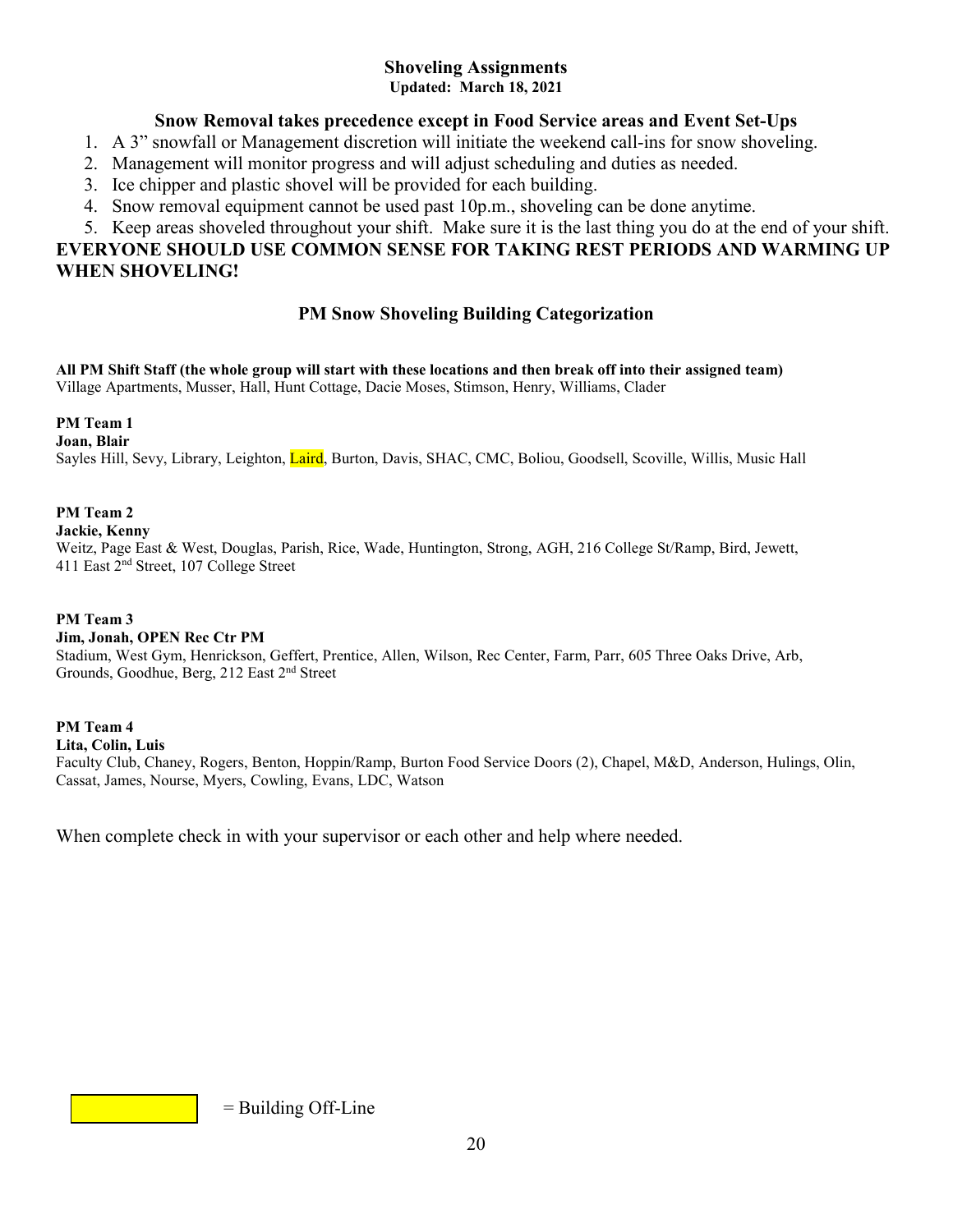#### **SATURDAY OVERTIME SNOW ALERT SHOVELING ASSIGNMENTS**

 $E = 1$ .  $E = 0$ . Leave

**Updated: March 18, 2021** 

#### **ON-DUTY SATURDAY**

 $\overline{a}$ 

|                      |                                                                                                                                               |  | $=$ Employee On Leave |
|----------------------|-----------------------------------------------------------------------------------------------------------------------------------------------|--|-----------------------|
| <b>Athletic Team</b> | West Gym<br><b>Todd</b>                                                                                                                       |  | $=$ Building Off-Line |
| <b>Rec Center</b>    | Farm, Parr, Arb, Art Blg.<br><b>Ron/OPEN after 4PM</b>                                                                                        |  |                       |
| <b>Weitz Center</b>  | <b>Weitz Center</b><br><b>Deb</b>                                                                                                             |  |                       |
| <b>Blue 1</b>        | Anderson, Hulings, Olin<br>Alma                                                                                                               |  |                       |
| Green 1              | AGH/Johnson, Sayles Hill, , Scoville, Strong 1 <sup>st</sup> Floor, SHAC<br>Mike, Pat                                                         |  |                       |
| <b>Project/Wkend</b> | Anderson, Hoppin/Ramp, Burton Food Service Doors (2), Library, LDC, Chapel, CMC<br>(check in with Ron for Arb, Farm, Parr)<br>Jill L., Leanne |  |                       |
|                      | Any other buildings being used per EMS report                                                                                                 |  |                       |

**ALL STAFF OVERTIME ASSIGNMENT – Meet at your designated location with keys, radio & shovel. Refer to your snow removal section in your manual and shovel all assigned areas complete.** 

#### **Zone 1 – Musser. Team is responsible for having salt available at each location.**

212 East 2nd Street, 216 College/Ramp, Bird, Stimson, Berg, Dacie Moses, Huntington, Hunt Cottage, Williams, Faculty Club Complete, Rice, Wade, Douglas, Henry, Geffert, Allen, Prentice, Henrickson, Clader, Wilson, Chaney, Rogers, Jewett, Page East & West, Benton, Parish, 411 East 2<u>nd Street, 107 College St</u>. <mark>Trash & Disinfect</mark> Wade, <mark>Parish, and</mark> Rice are Q & I Houses do not enter unless instructed by supervision. **Malen, Jonah, Jackie, Shelly, Colleen, Joan, Kenny, Fernando, Blair, Luis, OPEN PM Rec Ctr** 

**Zone 2 – Evans Team(s) are responsible for having salt available at each location.** 

Evans, Evans Patio, Nourse, Myers, Cowling. **Trash & Disinfect** Evans. **Fred E, Kim, Cindy, Holly, John B, Rebecca, Joanne** 

**Zone 3 – Musser. Team(s) are responsible for having salt available at each location.**  Davis, Musser, Burton, Burton Deck, Stadium, Sevy. **Trash & Disinfect** Burton. **Jill M, Yolanda, Dawn, Sheila, Chris, Lynn, Josh** 

**Zone 4 – Goodhue. Team(s) are responsible for having salt available at each location.**  Goodhue, Laird, Goodsell, Music Hall, M&D. **Trash & Disinfect** Goodhue**. Brian, Rick, Lindsey, Fran, Lisa, Jim** 

**Zone 5 – Watson. Team(s) are responsible for having salt available at each location.**  Boliou, Boliou/CMC Loading Dock, Cassat, James, Watson, Willis. **Trash & Disinfect** Watson**. Heidi, Josh, Wyatt, Terry, Melissa, OPEN Red 2** 

**Zone 6 – Library. Team(s) are responsible for having salt available at each location.**  Library, Leighton, Hall, Village Apartments. **Trash & Disinfect** Myers. **Wayne, Eric, Connie, Krissy, Lita, Colin, OPEN AM Library,** 

#### **Zone 7 (2nd Pass)**

Anderson, Hulings, Olin, Hoppin/Ramp, West Gym, Weitz Center, Rec Center, Farm, Parr, Arb, AGH/Johnson, Library, Strong 1st Floor, Sayles Hill, Sevy, LDC, Chapel, SHAC, CMC **Leanne, Jill L, Mike, Deb, Pat, Ron, Todd, Alma**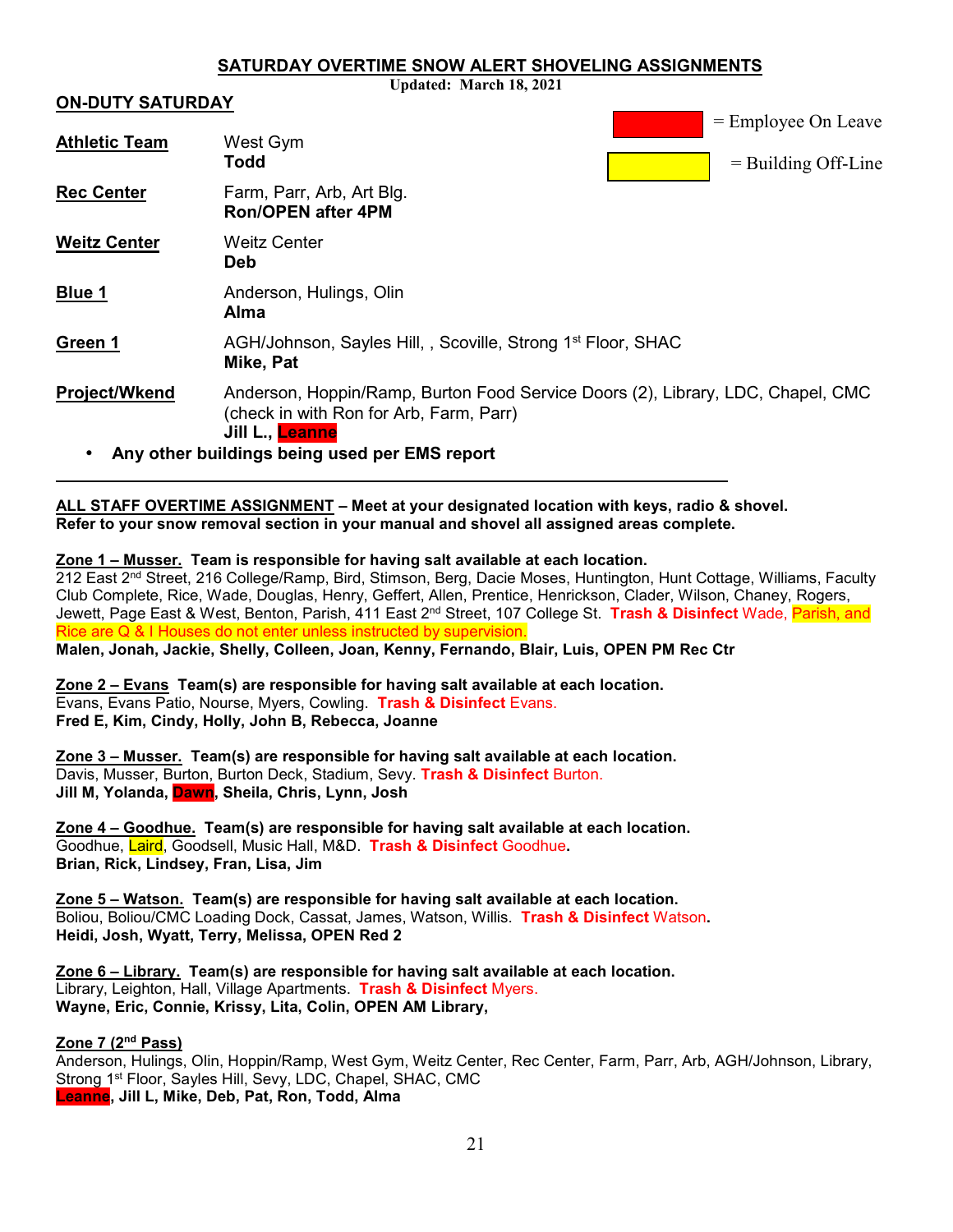# **SUNDAY OVERTIME SNOW ALERT SHOVELING ASSIGNMENTS**

**Updated: March 18, 2021**

| <b>Athletic Team</b> | West Gym<br>Lisa                                                                                                                                                                                                          | $=$ Employee On Leave |
|----------------------|---------------------------------------------------------------------------------------------------------------------------------------------------------------------------------------------------------------------------|-----------------------|
| <b>Rec Center</b>    | Farm, Parr, Arb, Art Bldg<br><b>Malen</b> (after 10 AM)                                                                                                                                                                   | $=$ Building Off-Line |
| <b>Weitz Center</b>  | <b>Weitz Center</b><br>Fernando                                                                                                                                                                                           |                       |
| Green 1              | AGH/Johnson, Strong 1 <sup>st</sup> Floor, SHAC<br>Yolanda                                                                                                                                                                |                       |
| <b>Project/Wkend</b> | Anderson, Hulings, Olin, Hoppin/Ramp, Burton Food Service Doors (2), Library, LDC,<br>Chapel, Rec Center (before 10AM), CMC (after 10AM check in with Malen to see if she<br>needs shoveling help)<br><b>Connie, Eric</b> |                       |
| <b>Blue Team 2</b>   | Chapel, Musser<br>Dawn                                                                                                                                                                                                    |                       |
| <b>Yellow Team 2</b> | Sayles Hill<br>Pat, OPEN<br>Any other buildings being used per EMS report                                                                                                                                                 |                       |

**ALL STAFF OVERTIME ASSIGNMENT – Meet at your designated location with keys, radio & shovel. Refer to your snow removal section in your manual and shovel all assigned areas complete.** 

**Zone 1 – Musser. Team is responsible for having salt & sand available at each location.** 

212 East 2nd Street, 216 College/Ramp, Bird, Stimson, Berg, Dacie Moses, Huntington, Hunt Cottage, Williams, Faculty Club Complete, Rice, Wade, Douglas, Henry, Geffert, Allen, Prentice, Henrickson, Clader, Wilson, Chaney, Rogers, Jewett, Page East & West, Benton, Parish, 411 East 2nd Street, 107 College Street. **Trash & Disinfect** Wade, Parish, and Rice are Q & I Houses do not enter unless instructed by supervision. **Jonah, Jackie, Shelly, Colleen, Kenny, Joan, Blair, Luis, OPEN PM Rec Ctr** 

**Zone 2 – Evans. Team(s) are responsible for having salt & sand available at each location.**  Evans, Evans Patio, Nourse, Myers, Cowling. **Trash & Disinfect** Evans. **Fred E, Kim, Cindy, John B, Rebecca, Holly, Alma, Joanne** 

**Zone 3 – Musser. Team(s) are responsible for having salt & sand available at each location.**  Davis, Burton, Burton Deck, Stadium, Sevy. **Trash & Disinfect** Burton. **Jill M, Mike, Sheila, Chris, Lynn, Ron, Deb** 

**Zone 4 – Goodhue. Team(s) are responsible for having salt & sand available at each location.**  Goodhue, Laird, Goodsell, Music Hall, M&D. **Trash & Disinfect** Goodhue**. Brian, Rick, Lindsey, Fran, Todd, Jim** 

**Zone 5 – Watson. Team(s) are responsible for having salt & sand available at each location.**  Boliou, Boliou/CMC Loading Dock, Cassat, James, Watson, Willis. **Trash & Disinfect** Watson**. Heidi, Josh, Wyatt, Terry, Melissa, OPEN Red 2** 

**Zone 6 – Library. Team(s) are responsible for having salt & sand available at each location.**  Library, Leighton, Scoville, Hall, Village Apartments. **Trash & Disinfect** Myers. **Wayne, Leanne, Jill L, Krissy, Lita, Colin, OPEN AM Library** 

#### **Zone 7 (2nd Pass)**

 $\overline{a}$ 

Anderson, Hulings, Olin, West Gym, Weitz Center, Rec Center, Farm, Parr, Arb, AGH/Johnson, Library, Strong 1st Floor, Sayles Hill, Sevy, LDC, SHAC, CMC **Connie, Pat, Eric, Yolanda, Fernando, Malen, Lisa, Dawn, OPEN Yellow 2**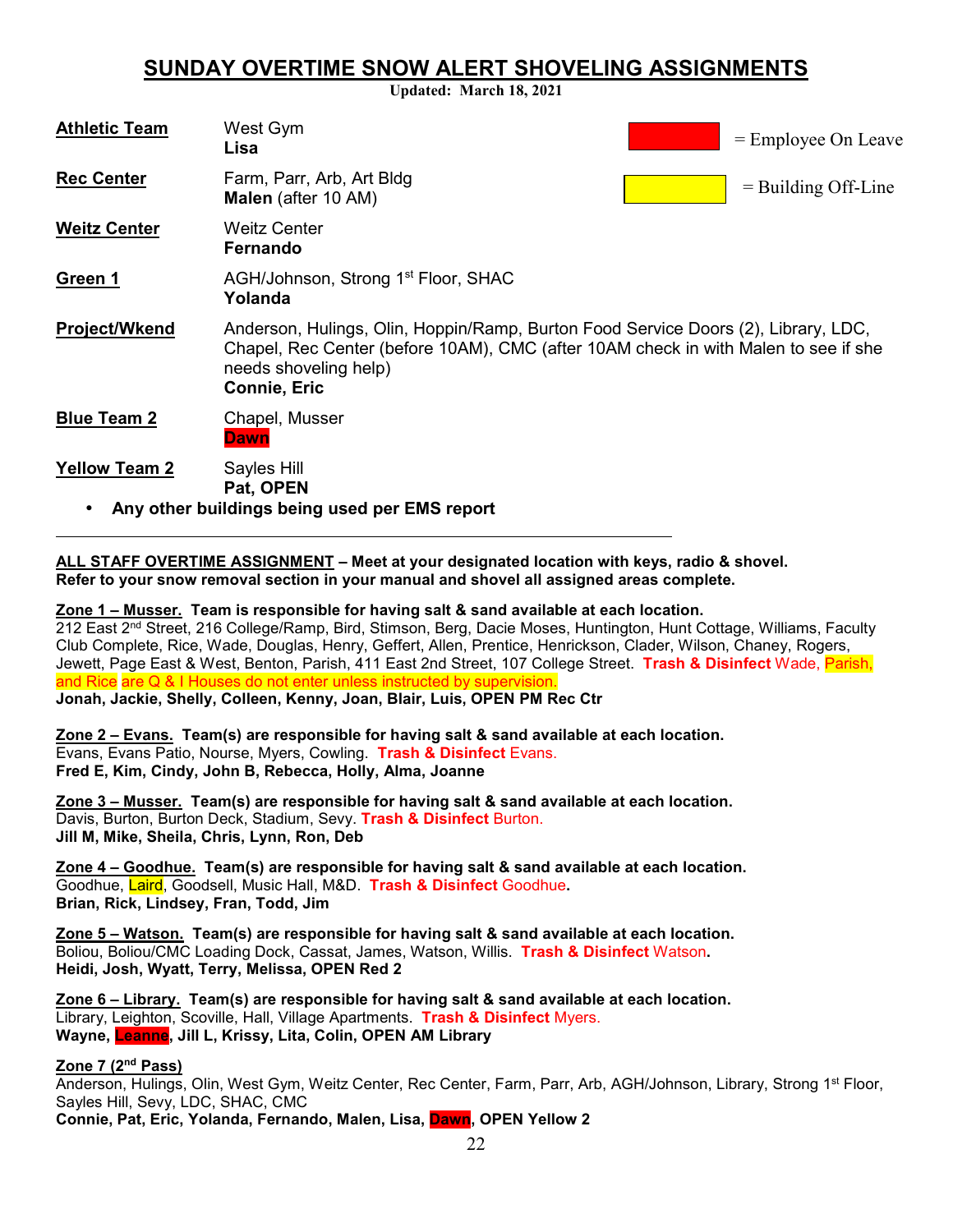## **WEEKEND MINIMAL SNOWFALL OVERTIME SHOVELING ASSIGNMENTS**

**Updated: February 12, 2021** 

= Employee On Leave

| <b>On-Duty Saturday</b> |                                                                                                      | <b>On-Duty Sunday</b> |                                                                                                                                              |
|-------------------------|------------------------------------------------------------------------------------------------------|-----------------------|----------------------------------------------------------------------------------------------------------------------------------------------|
| <b>Athletics</b>        | Stadium, Cowling, West Gym<br>Todd (Jonah, Lisa, or Jim                                              | <b>Athletics</b>      | Stadium, Cowling, West Gym<br>Lisa (Todd, Jonah, or Jim)                                                                                     |
| <b>Rec Center</b>       | Farm, Parr, Arb<br><b>Ron/OPEN after 4PM</b>                                                         | <b>Rec Center</b>     | Farm, Parr, Arb<br><b>Malen after 10AM</b>                                                                                                   |
| <b>Weitz Center</b>     | Jewett, Page East & West, Benton<br>Deb.                                                             | <b>Weitz Center</b>   | Jewett, Page East & West, Benton<br>Fernando                                                                                                 |
| Green 1                 | AGH/Johnson, Sayles Hill, Scoville<br>Strong 1 <sup>st</sup> FI, SHAC, Sevy<br>Mike, Pat             | Green 1               | AGH/Johnson, Strong 1 <sup>st</sup> FI, SHAC<br>Yolanda                                                                                      |
| Blue 1                  | Anderson, Hulings, Olin<br><b>Alma</b>                                                               | <b>Blue Team 2</b>    | Chapel, Musser<br><b>Dawn</b>                                                                                                                |
| Project/Wkd             | Hoppin/Ramp, Library, Burton Food<br>Service Doors (2), LDC, Chapel,<br><b>CMC</b><br>Jill L, Leanne | Project/Wkd           | Anderson, Hulings, Olin, Hoppin/Ramp, Library,<br>LDC, CMC, Rec Center (before 10AM) Burton<br>Food Service Doors (2)<br><b>Connie, Eric</b> |
|                         |                                                                                                      |                       | Yellow Team 2 Sayles Hill, Sevy<br>Pat, OPEN Yellow 2                                                                                        |

#### • **Any other buildings being used per EMS report**

#### **Minimal Staff Overtime Assignment – Student Housing (Art Bldg 7 Day/Week Student Access)**

#### **SATURDAYS** SUNDAYS

l

| Zone 1<br>Art Bldg<br>Goodhue<br>Evans<br><b>Nourse</b><br><b>Myers</b><br>Chaney<br>Davis<br>Musser<br><b>Burton</b><br>Parish | Zone 2<br>Berg<br>Dacie Moses<br>Hunt Cottage<br>Hall<br>Williams<br>Stimson<br>Cassat<br>James<br>Watson<br>Fac Club | Zone 1<br>Art Bldg<br>Goodhue<br>Evans<br><b>Nourse</b><br>Myers<br>Chaney<br>Davis<br>Musser<br><b>Burton</b><br>Parish | Zone 2<br>Berg<br>Dacie Moses<br>Hunt Cottage<br>Hall<br>Williams<br><b>Stimson</b><br>Cassat<br>James<br>Watson<br>Fac Club |
|---------------------------------------------------------------------------------------------------------------------------------|-----------------------------------------------------------------------------------------------------------------------|--------------------------------------------------------------------------------------------------------------------------|------------------------------------------------------------------------------------------------------------------------------|
|                                                                                                                                 |                                                                                                                       |                                                                                                                          |                                                                                                                              |
|                                                                                                                                 |                                                                                                                       |                                                                                                                          |                                                                                                                              |
|                                                                                                                                 |                                                                                                                       |                                                                                                                          |                                                                                                                              |
|                                                                                                                                 |                                                                                                                       |                                                                                                                          |                                                                                                                              |
|                                                                                                                                 |                                                                                                                       |                                                                                                                          |                                                                                                                              |
| Rice                                                                                                                            | Geffert                                                                                                               | Rice                                                                                                                     | Geffert                                                                                                                      |
| Wade                                                                                                                            | Prentice                                                                                                              | Wade                                                                                                                     | Prentice                                                                                                                     |
| Douglas                                                                                                                         | Allen                                                                                                                 | Douglas                                                                                                                  | Allen                                                                                                                        |
| Henrickson                                                                                                                      | Wilson                                                                                                                | Henrickson                                                                                                               | Wilson                                                                                                                       |
| Huntington                                                                                                                      | 411 East 2 <sup>nd</sup> St                                                                                           | Huntington                                                                                                               | 411 East $2nd$ St                                                                                                            |
| Rogers                                                                                                                          | 107 College St                                                                                                        | Rogers                                                                                                                   | 107 College St                                                                                                               |
| <b>Village Apts</b>                                                                                                             | Village Apts                                                                                                          | <b>Village Apts</b>                                                                                                      | <b>Village Apts</b>                                                                                                          |

#### **\*Any employee regardless of classification may be assigned to interior duties depending on operational needs.**

Start time: Meet at Musser for equipment and radios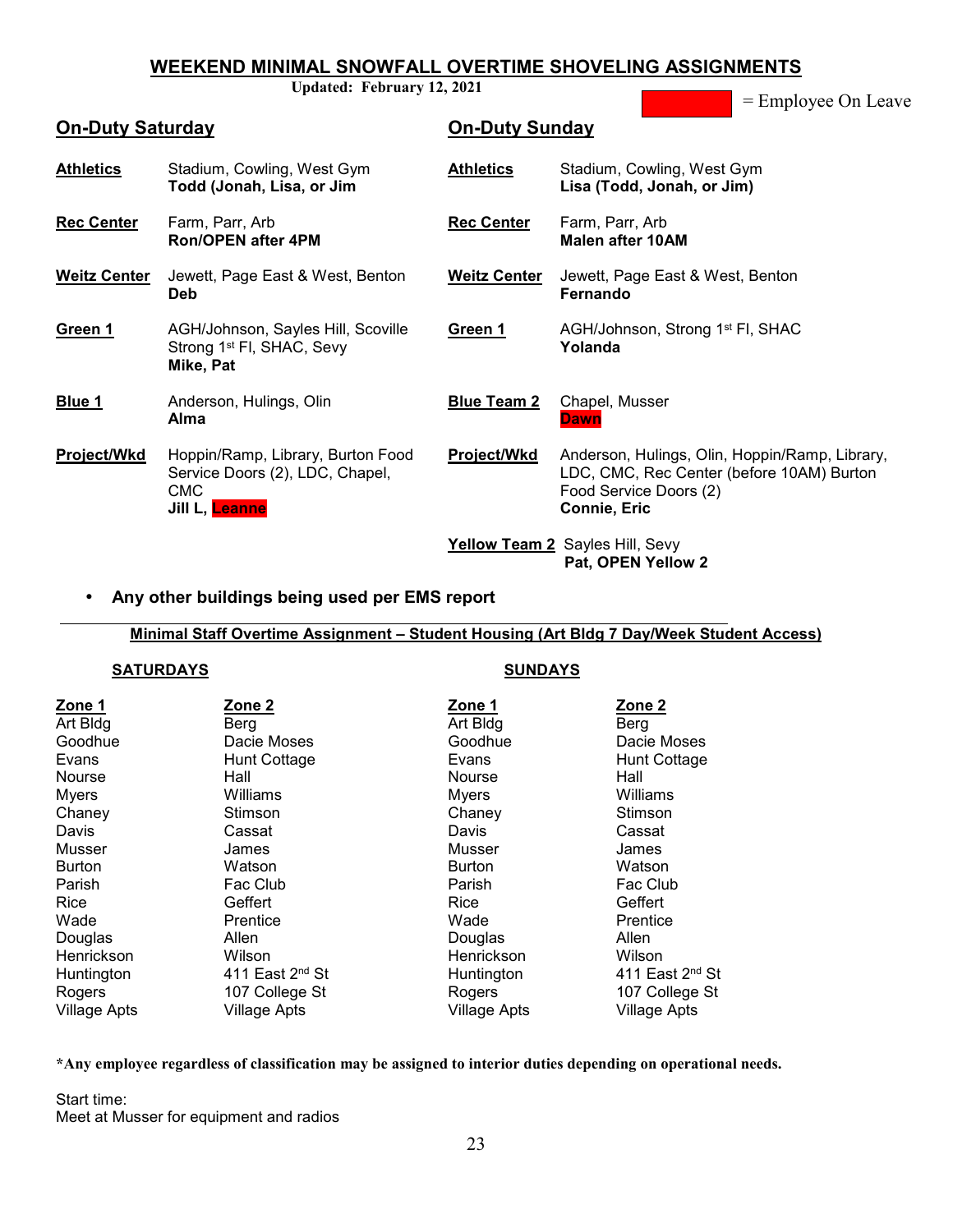Clear student housing first and then work on Village Apartments together

# **Taking Items Home**

No items of any kind, even if being disposed of, should be taken home without management approval.

# **Training Guidelines**

#### A. Purpose of Training:

- 1. Improvement of skills relative to current job requirements and to keep current on new technical needs and new products
- 2. Additional training in related areas to increase flexibility within the department
- 3. Successful completion of training is viewed as an asset to both the employee and the College in whatever the classification the employee is functioning.

# B. Guidelines

- 1. Eligibility
	- a. All regular employees of Custodial Services.
		- b. New employees (although financial assistance from institution will be available only on successful completion of probationary periods)
- 2. Forms of Training
	- a. On-campus seminars, workshops, etc. with arrangements made by the College
		- 1. Unless these sessions are related to the job function, personal time is required to attend these sessions.
		- 2. Arrangement may be made to utilize vacation or floating holidays.
	- b. Courses necessary to maintain or obtain licenses, certificates, standards and other requirements as outlined by regulatory agencies.
	- c. Off-campus training opportunities with appropriate credentials.
	- d. Academic courses.
- 3. Operational Controls
	- a. Arrange participation through your supervisor
	- b. If a satisfactory agreement cannot be worked out, the employee's request may be referred to the next step of management
	- c. Enrollment and completion is not a guarantee that the employee will have all necessary qualifications for an opening in another job classification
- 4. College Funded
	- a. The College pays all related expenses for College-initiated training for improvement of skills through seminars or other training courses necessary to maintain regulatory agency requirements. Employee time will be compensated at the regular classification rate
	- b. The College pays tuition fees, for books and for related material for College-encouraged and employee-desired training opportunities to broaden skills for departmental employees
	- c. If an employee does not satisfactorily complete a program for which the College has paid tuition, books or materials, and/or fees, or if he or she does not meet necessary standards of the course, e.g., certificate of proficiency, passing grade, etc., the College will be reimbursed by the employee for the expenses paid for such training through a salary deduction arrangement.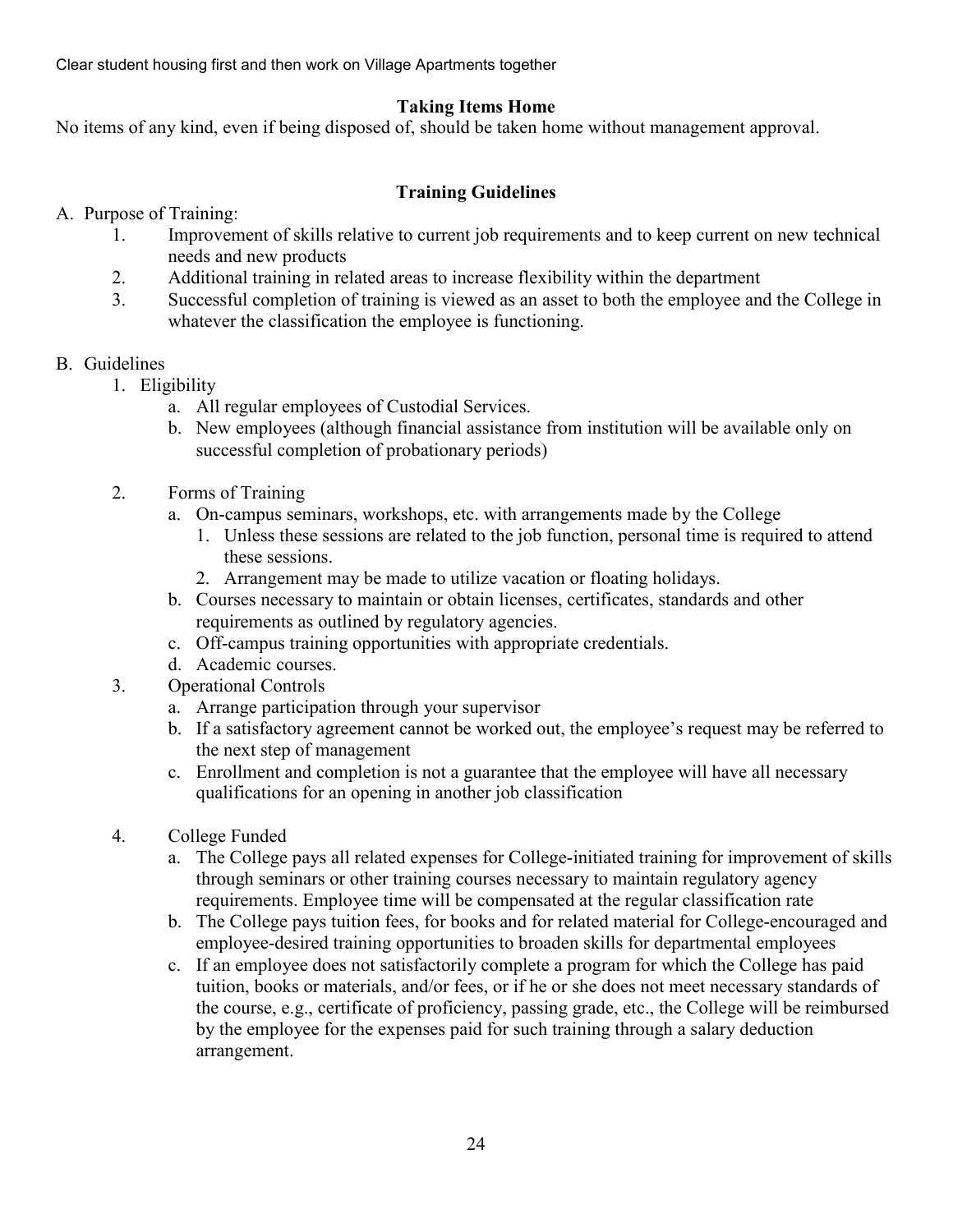#### **Training Guidelines con't:**

. Not College Funded

- a. If training is to the mutual advantage of the College and the employee, and where such training is obtainable only during normal work hours, the College may grant, at its discretion, schedule change to accommodate attendance.
- b. College may grant long-term unpaid educational leave at its discretion, if mutually advantageous to both the College and the employee.

#### **Training and/or Events Campus Wide**

Employees are encouraged to attend campus-wide events. Employees must be able to complete their work and obtain prior approval from their supervisor to attend.

#### **Two-Way Radios and Personal Phone Messages**

The purpose of two-way radios is to improve our communication within the Department. During non-office hours, you can call supervisors directly.

#### **Types of messages that will be forwarded quickly:**

- Calls from school regarding a child's illness, a child not in school, or a child who has missed the bus
- Calls from day care
- Calls identified as an emergency by the caller

# **Types of messages that will not be forwarded quickly:**

- An appointment verification
- Calls from a business (Credit Card Company, contractor, etc.)
- Messages to call someone or a number left to call

#### **Cell phones for personal use should be used only during break time and for emergencies.**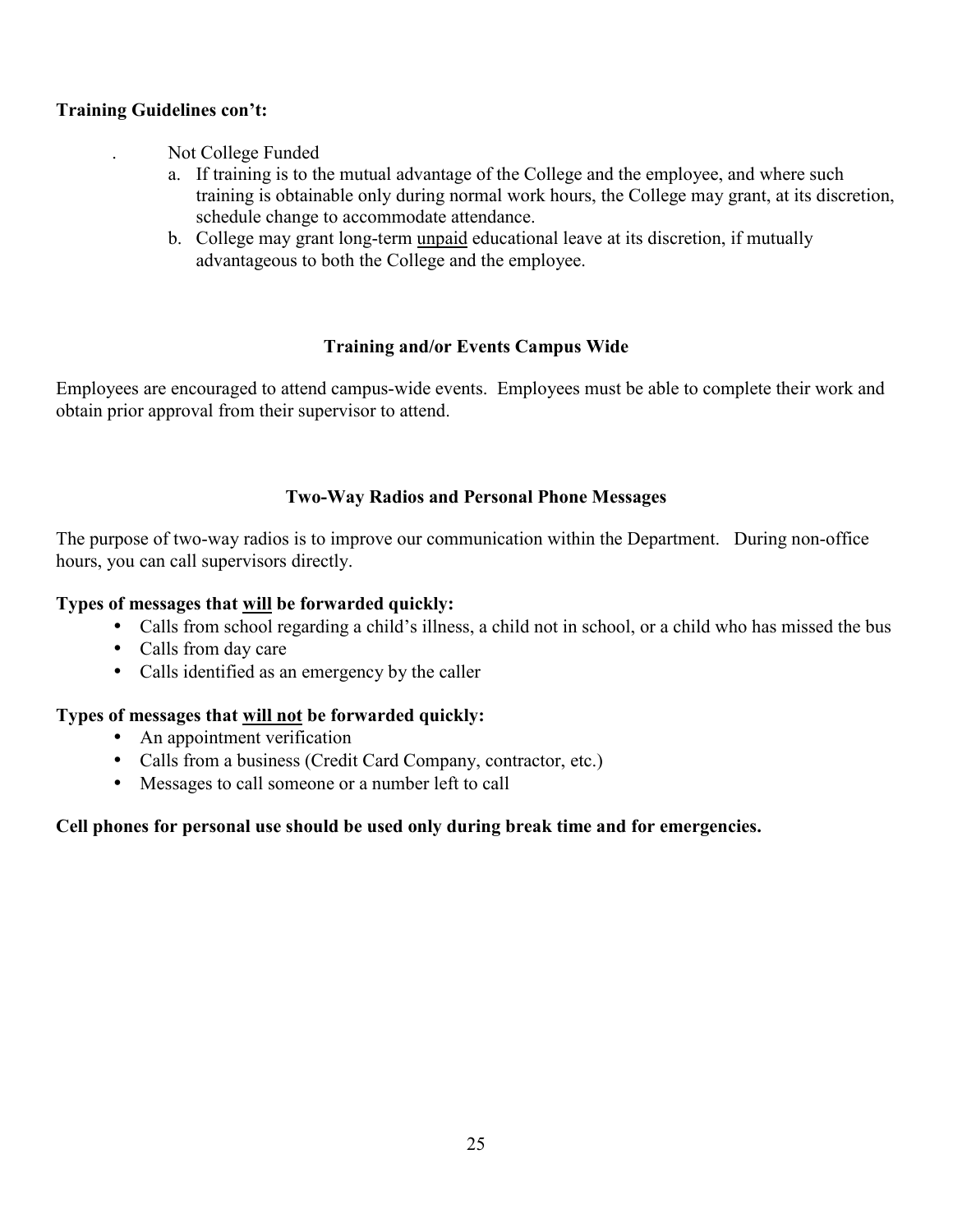#### **Vacation/Floating Holiday Policy**

Vacation and floating holidays must be pre-approved (means: contacting Supervisor or Manager) with a minimum advance notice 24-hour and a maximum advance notice of one year. Vacation and floating holidays will be approved on a first request basis. A 24-hour notice is required to cancel a full day of vacation or floating holiday except in the case of a serious illness (hospitalization) or emergency. Vacations/floating holidays may not be used for illness if one has exhausted his or her sick leave, except in the case of pre-approved requests due to prolonged absence resulting from illness or injury.

Partial vacation days or partial floating holidays will be granted as much as possible with the understanding that the employee work a minimum of a half-day and complete the most necessary duties in his or her areas. Vacation time will be allowed in one-hour increments or more.

The department imposes "restricted time" during which employees will not be granted vacation or floating holidays, usually between graduation and reunion and in connection with the beginning of Fall Term.

Supervisor Contact Information:

| Lori Hatfield<br>Office:<br>Cell:   | 507-222-5959<br>507-351-7182 |
|-------------------------------------|------------------------------|
| Rob Nechanicky<br>Office:<br>Cell:  | 507-222-4460<br>507-213-6303 |
| Patti Sabrowski<br>Office:<br>Cell: | 507-222-4739<br>952-994-5871 |